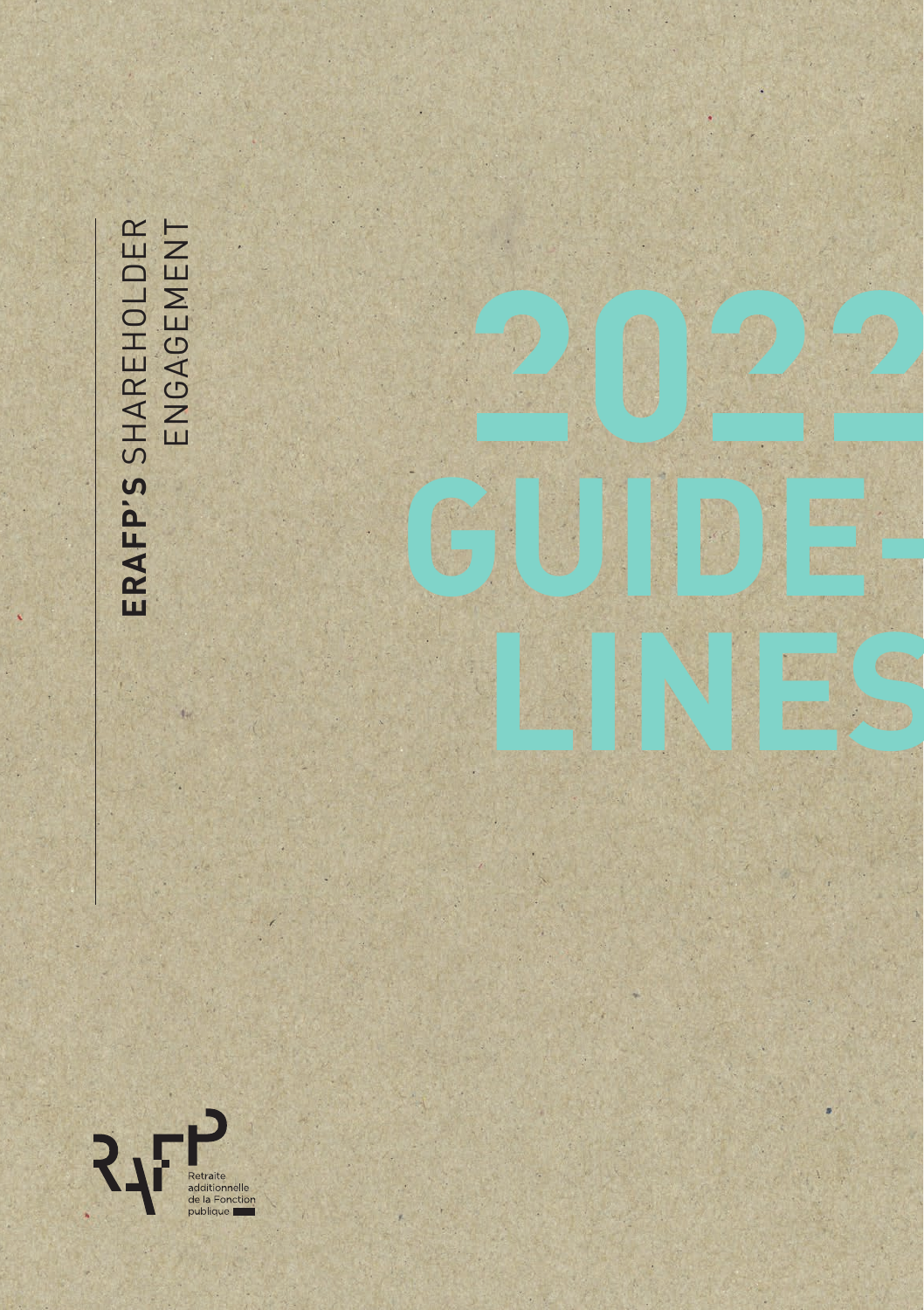# **Under its SRI Charter,**

# INTRODUCTION NTRODUCTION

"ERAFP is determined to sup port, on a long-term basis, those organisations in which it has decided to invest, by exercising its responsibilities as shareholder or stakeholder in such a way as to sustainably promote, within these entities, practices that respect the values it supports." I n other words, ERAFP intends to be an active shareholder and, to that end, engage with those issuers in which it has either made or is considering an investment.

This engagement includes all forms of dialogue between an institutional inves tor and a company/an issuer:

- \_ Public or targeted communications (e.g. via "customised" mailings),
- \_ Meetings with management,
- Collaborative engagement initiatives,
- \_ Voting at shareholders' meetings,  $=$  etc.

Depending on the investment method (direct or delegated to asset managers), the engagement may be performed directly by the investor or delegated to a service provider.

The approach may be conducted indi vidually or collectively, for example through alliances or shareholder and institutional investor coalitions.

The engagement process and its various components (e.g. exercise of voting rights) is more effective when circumscribed by guidelines. In the specific case of voting,

the guidelines specify the investor's posi tion on issues that may be addressed in shareholders' meeting resolutions (equity transactions, composition of the Board of Directors, executive remuneration, social and environmental issues, etc.).

ERAFP's SRI guidelines on companies address — under the value of Good Governance and Transparency — certain subjects that come up for a vote at share holders' meetings, but these guidelines are not sufficiently detailed to cover in a comprehensive manner all resolutions presented to the shareholders' meeting for approval.

ERAFP has therefore decided to adopt guidelines for engagement, including the exercise of voting rights.

These guidelines serve as a reference for ERAFP's proxies to fulfil their respec tive mandates. They therefore cover the following categories of activities:

- \_ Shareholder engagement;
- \_ Exercise of voting rights.

The section of these guidelines relating to the exercise of voting rights is reviewed annually.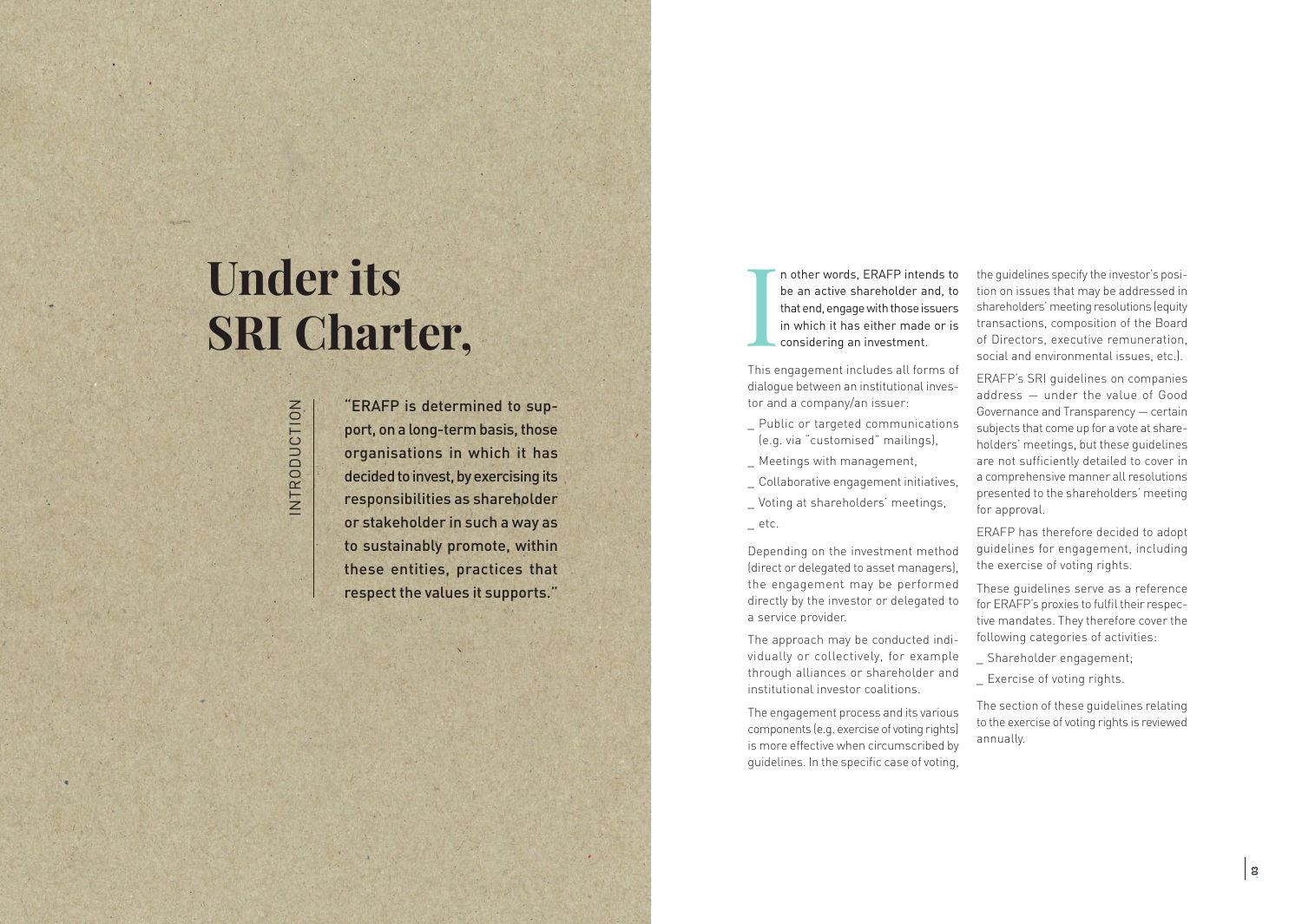# **06**

PRINCIPLES FOR RESPONSIBLE INVESTMENT

**08**

RELATIONS WITH MANAGEMENT COMPANIES

# **10**

GENERAL PRINCIPI FS

- **11** Transparency as regards ESG performance
- **12** Social and societal responsibility and compliance with national and international law
- **13** Long-term share ownership



### **18**

SHAREHOLDER ENGAGEMENT PRIORITIES FOR 2022

## **20**

VOTING POLICY FOR SHAREHOLDER MEETINGS IN 2022

- **22** Summary
- **24** Voting principles
	- \_ Approval of financial statements and management
	- \_ Board of Directors or Supervisory Board
	- \_ Profit distribution, management of shareholders' equity and equity transactions
	- \_ Executive remuneration
	- \_ Shareholder rights
	- \_ External resolutions, in particular of an environmental or social nature
	- \_ Climate-related resolutions



- **44** Voting policy: implementation document
	- \_ Approval of financial statements and management
	- \_ Board of Directors or Supervisory Board
	- \_ Profit appropriation, management of shareholders' equity and equity transactions
	- Executive remuneration
	- \_ Shareholder rights
	- \_ External resolutions, in particular of an environmental or social nature
	- \_ Climate-related resolutions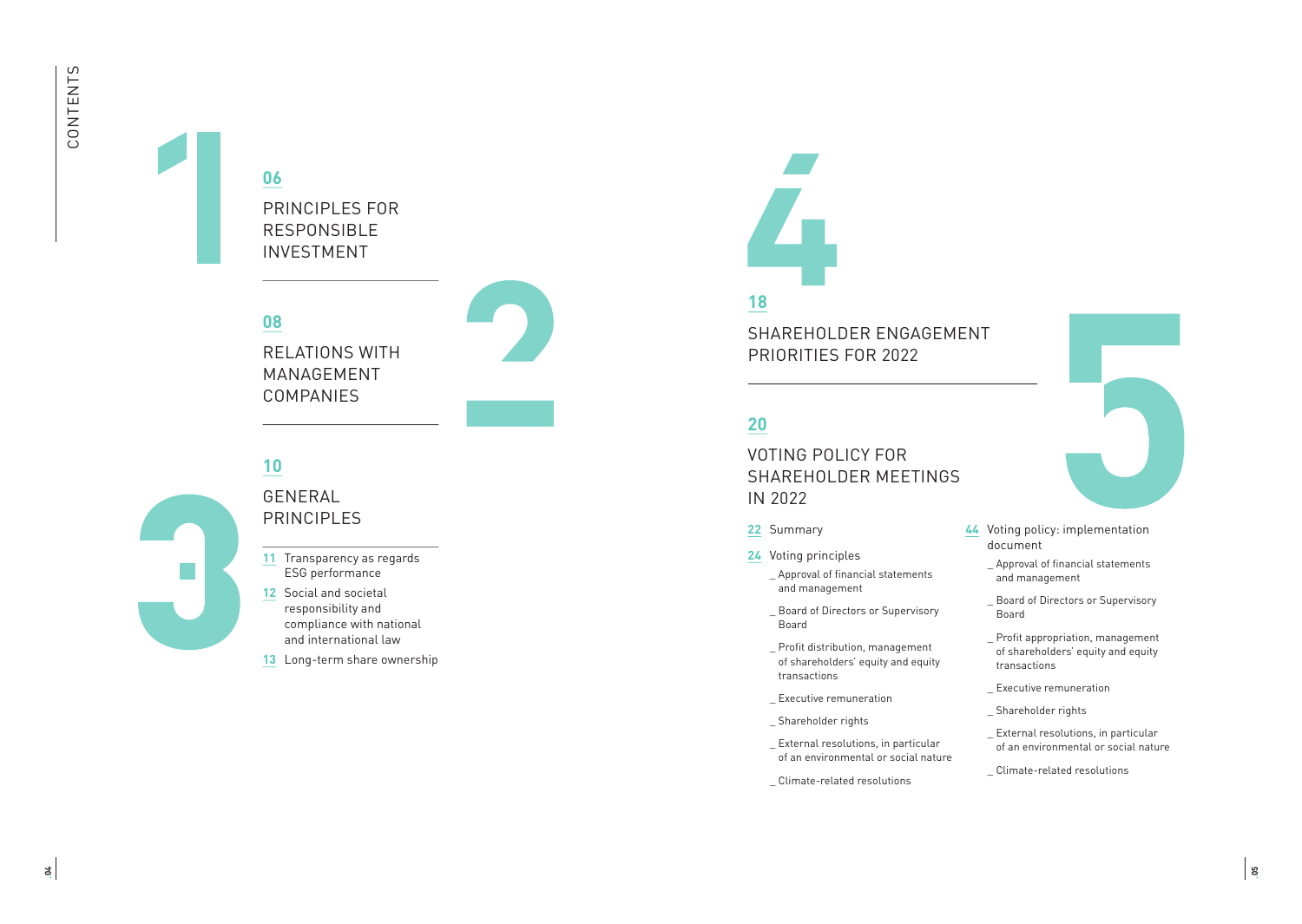# **PRINCIPLES FOR RESPONSIBLE INVESTMENT**

**As a long-term investor, ERAFP has a duty to act in the longterm interests of its beneficiaries. In this fiduciary role, ERAFP believes that environmental, social and governance (ESG) issues can influence investment portfolio performance.** 

Since it was founded, ERAFP is convinced that taking ESG issues into account will make the Scheme more likely to satisfy its commitments to beneficiaries and align its investment activities with the general interests of society as a whole.

In 2006, ERAFP became a signatory to the Principles for Responsible Investment (PRI) of the United Nations (www.unpri.org).

ERAFP's SRI policy therefore needs to be consistent with the PRI.

Consequently, because it is compatible with our fiduciary responsibility, i.e. our responsibility to the Scheme's beneficiaries, we have made the following commitments:

- We incorporate ESG considerations into our investment analysis and decision-making processes.
- We are active owners and incorporate ESG issues into an ownership policies and practices.
- We ask appropriate disclosure on ESG issues by the entities in which we invest.
- \_ We promote the acceptance and implementation of the Principles within the investment industry.
- We work with the other PRI signatories in order to enhance our effectiveness in implementing the Principles.
- We report individually on our activities and progress towards implementing the Principles.

**PART•**1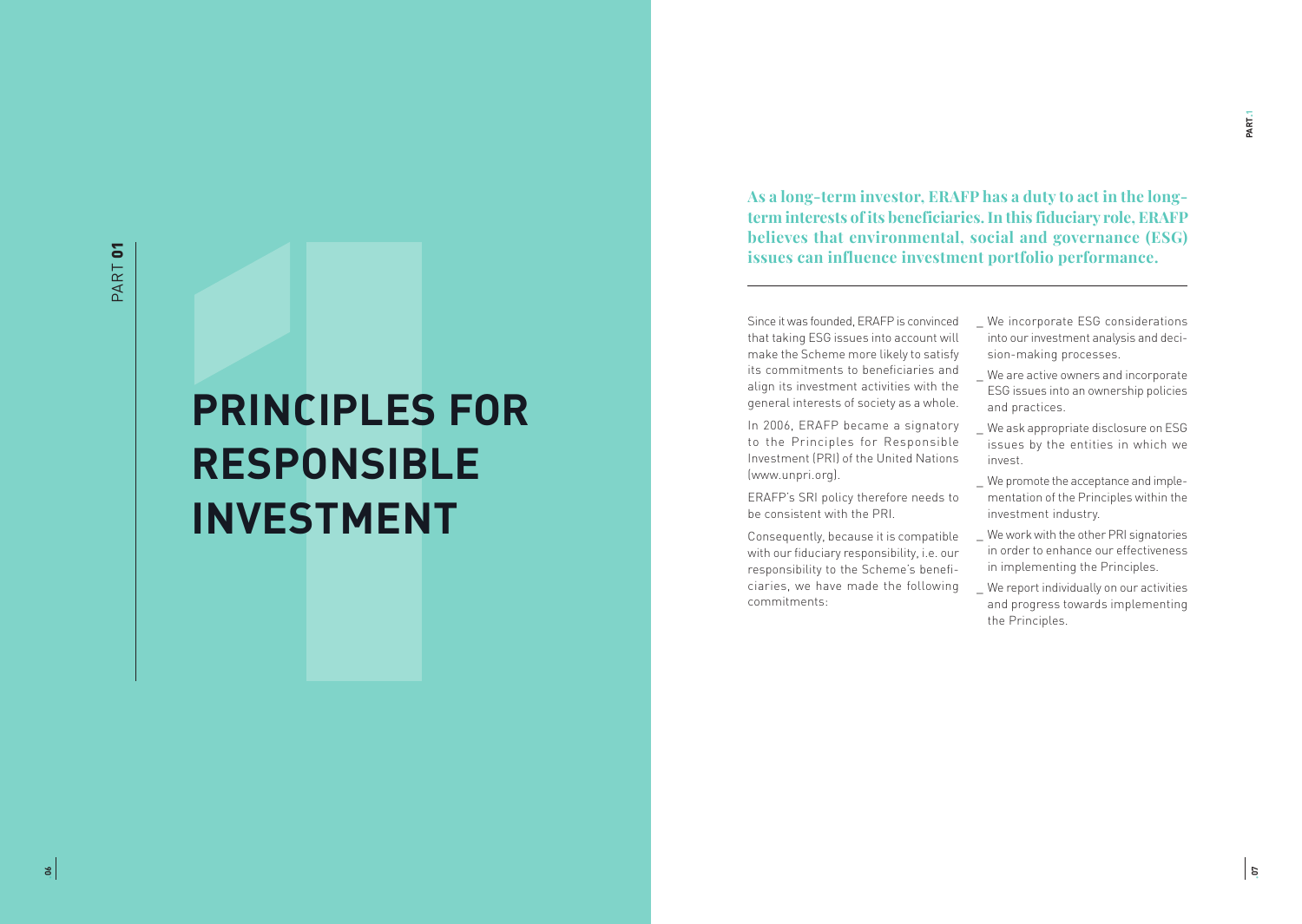# **RELATIONS WITH MANAGEMENT COMPANIES**

**ERAFP's equity investments are made through French-regis tered investment funds (FCPs) whose management is delegated to investment companies. As a result, ERAFP:**

- \_ does not directly own the shares in the portfolio but instead owns shares in the FCPs;
- \_ does not therefore directly exercise the voting rights associated with the shares making up the portfolios.

However, ERAFP's investment mandates specify that "the mandate-holder agrees to exercise the voting rights attached to the FCP's financial instruments in the exclusive interests of ERAFP, in accord ance with its orientations, and, in par ticular, in compliance with the SRI Charter".

Once ERAFP adopts guidelines for share holder engagement and the exercise of voting rights, these guidelines are to be followed by the investment mandate-hold ers in the review of the resolutions sub mitted to shareholders' meetings and in the exercise of corresponding voting rights.

ERAFP asks that the reporting performed by the investment companies under their mandate contain a description of the manner in which they take into account its guidelines as regards shareholder engagement and the exercise of voting rights.

ERAFP's policy is to remain a non-con trolling shareholder, whose relative share ownership varies in accordance with the management decisions taken by its fund managers. Consequently, it does not need to be represented in the companies' governance bodies.

Following the revision of the ERAFP's SRI Charter in 2016, undertaken by the Board of Directors to accompany the diversification of the Scheme's invest ments and adapt to extra-financial developments, the SRI approach was enhanced by a mechanism for more in-depth monitoring of controversial issues.

In this context, the management com panies are required to monitor the con troversial issues to which the issuers may be exposed. As part of ERAFP's shareholder engagement, discussions are entered into with the companies involved in proven breaches of interna tional standards, particularly with regard to the following fundamental principles:

- \_ Universal Declaration of Human Rights,
- \_ ILO Declaration on Fundamental Principles and Rights at Work,
- \_ Rio Declaration on Environment and Development,
- \_ United Nations Conventions (particu larly that against corruption).

These discussions are conducted by the ERAFP mandate-holder concerned by the investment.

## **A long-term committed shareholder**

**•09**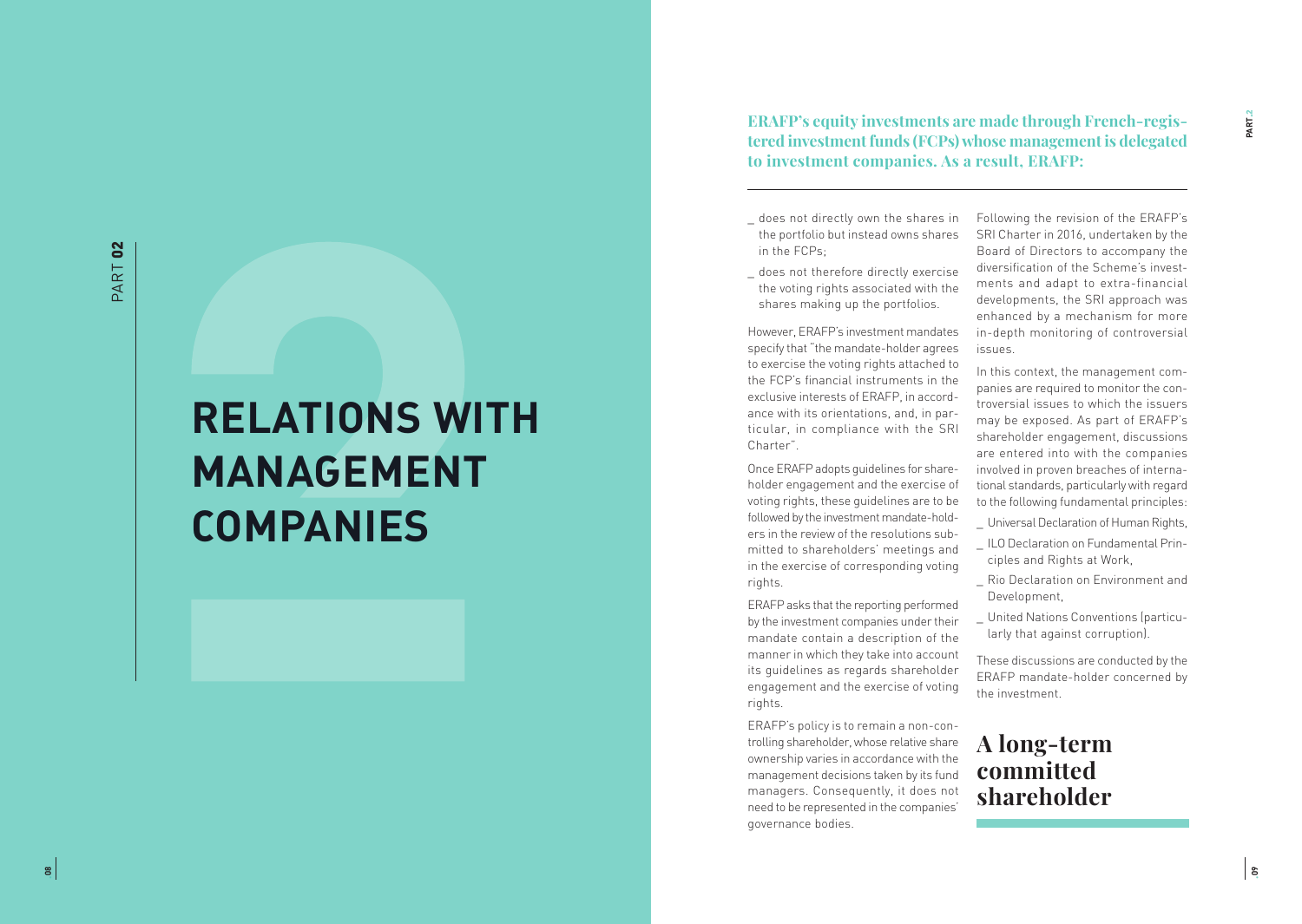# **GENERAL PRINCIPLES**

## TRANSPARENCY AS REGARDS ESG PERFORMANCE

**It is in the interests of shareholders and investors to have access to sufficient information on companies' environmental, social and governance policies and practices in order to assess and compare their risks and performance in these areas.** 

One obstacle to the incorporation of ESG performance criteria into investment decision-making is the lack of useful and comparable information.

ERAFP prefers the most widely used reporting standards whose governance is transparent and includes the stake holders, such as the Global Reporting Initiative (GRI), Carbon Disclosure Project (CDP), and the Extractive Industries Transparency Initiative (EITI).

ERAFP has expressed its interest in the Global Initiative Sustainability Ratings **1** (GISR), launched in June 2011 and aimed at improving the quality and reliability of company ESG performance assessment systems.

ERAFP confirms its interest in reports, preferably those drafted by independent third parties, that assess the non-finan cial risks associated with a project, site, practice or type of product and that make recommendations on ways to improve the management of these risks. Moreover, ERAFP encourages the companies to disclose their discretionary financial contributions or other forms of contri butions to lobbying groups or political and non-governmental organisations.

Considering that the consequences of climate change are probably one of the risk factors most likely to have a longterm impact on the valuation of its assets, ERAFP supports the recommendations of the Task Force on Climate-related Financial Disclosures (TCFD) aimed at measuring climate change-related risks and opportunities for investors and com panies. ERAFP also adheres to the requirements of article 173 of the French Energy Transition for Green Growth Act.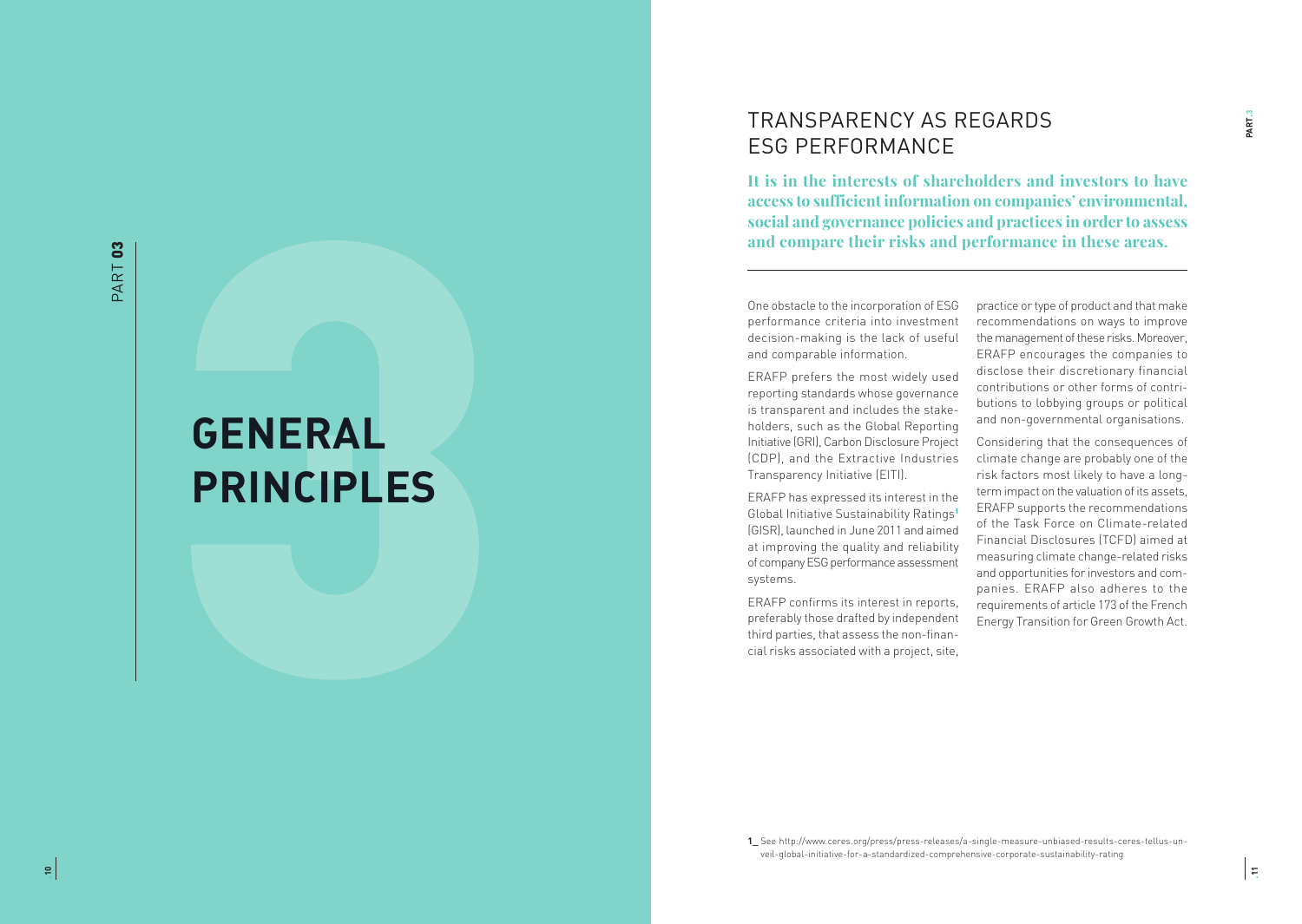## SOCIAL AND SOCIETAL RESPONSIBILITY AND COMPLIANCE WITH NATIONAL AND INTERNATIONAL LAW

**ERAFP reiterates its wish that the companies in which it invests adopt policies and management systems in order to exercise their activities in accordance with the laws and regulations of their host countries and international law as established by treaties, declarations, conventions and other laws widely adopted by the international community or that are multilateral, in particular:** 

\_ Universal Declaration of Human Rights;

- \_ United Nations Guiding Principles on Business and Human Rights;
- \_ Conventions adopted by the International Labour Organisation (ILO), specifically:
- \_ Convention 87 on the freedom of association;
- Convention 98 on the right to organise and collective bargaining;
- \_ Conventions 29 and 105 on forced labour;
- \_ Convention 111 on employment discrimination;
- \_ Convention 100 on equal remuneration;
- \_ Conventions 138 and 182 on child labour;
- \_ Convention 155 on occupational safety and health;
- \_ International Covenant on Economic, Social and Cultural Rights;
- \_ United Nations Declaration on the Rights of Indigenous Peoples;
- Rio Declaration on the Environment and Development;
- \_ United Nations Convention Against Corruption;
- \_ OECD Convention on Combating Bribery of Foreign Public Officials in International Business Transactions;
- \_ OECD Guidelines for Multinational Enterprises;
- \_ OECD Principles of Corporate Governance.

## **Policies and management systems in accordance with national and international law**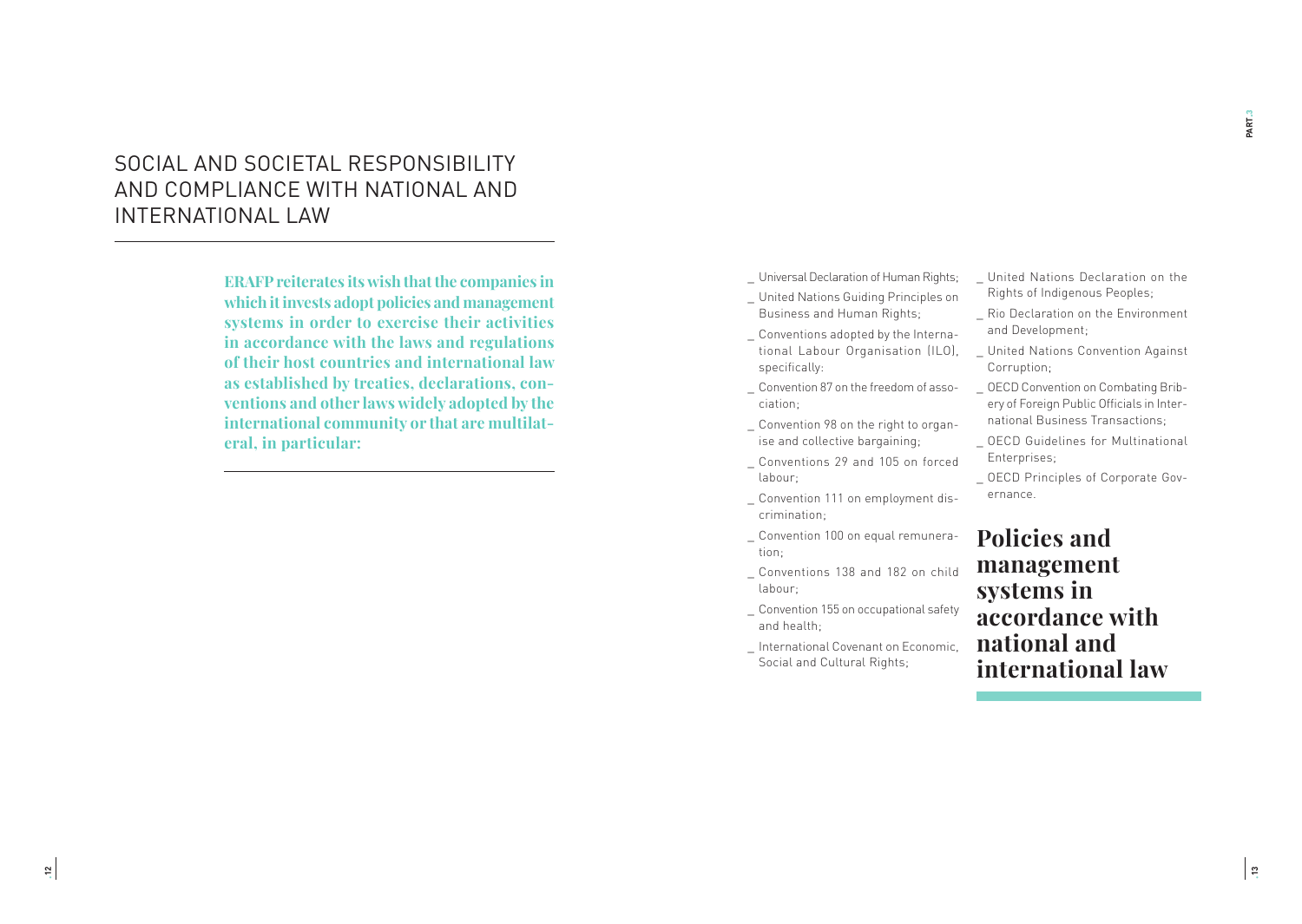These agreements provide universal references through which company behaviours can be objectively assessed and ensure the greatest comprehensiveness of topics discussed.

ERAFP welcomes the adoption of the United Nations Guiding Principles on Business and Human Rights **2** . It also welcomes the OECD alignment of its Guidelines for Multinational Enterprises **3** with this UN text and its conceptual "protect, respect and remedy" framework, and the adoption, to a lesser extent, by the International Finance Corporation<del>'</del> of these same principles. Although these guiding principles are not legally binding, they nevertheless constitute a major step forward in terms of evaluating the impact of business activ ities on human rights. As such, ERAFP favours the implemen tation in OECD member states of National Contact Points with extensive powers.

ERAFP underscores that respect for international law, nota bly the ILO principles, can have a positive impact as regards the working conditions of local employees. This improvement can then affect disposable income and consumption of health care and educational services and goods. Companies thereby indirectly contribute to improvements in the skills of workers even as they open up new markets. Since economic develop ment is closely correlated to the existence of political democ racy, this development enables companies to pursue their activities in a more stable and secure context.

ERAFP reiterates its emphasis on a dialogue with internal and external stakeholders, which represents a source of sustainable company performance: in order to manage their ESG risks effec tively, companies have an interest in discussing and reaching agreement with the stakeholders of their projects (employees, shareholders, lenders, suppliers, clients, local communities, NGOs).

As a public service additional pension scheme naturally attached to public service and its related values, ERAFP is concerned about the growth on one hand of tax evasion and on the other of legally abusive structures designed essentially to avoid tax (aggressive tax optimisation). ERAFP is sensitive to the role played in the marked rise in this practice by territories considered to be legal and tax havens. ERAFP therefore advocates the application in corporate financial reporting of financial trans parency requirements, and in particular individual financial reporting for each country in which a company is present. It is with this in mind that ERAFP will support any shareholder or issuer-led initiatives that promote financial trans parency and the payment by companies of taxes due in the countries where they operate and produce or market their products and services.

# **An investor attached to public service and its related values**

Lastly, ERAFP welcomes the adoption by the 193 UN member states of the 2030 Agenda for Sustainable Development, in September 2015. This programme is based on 17 sustainable development goals (SDGs) **5** that, together with the Paris Agreement<sup>6</sup> on climate change, aim to eradicate all forms of poverty, fight inequality and combat global warm ing, while ensuring that no stakeholder is excluded. While the SDGs are not legally binding, they are nevertheless a significant step forward as regards measuring the impact of corporate activ ities in these areas. ERAFP therefore encourages companies to commit to the SDGs and to uphold the Paris Agreement. PART.3

**<sup>2</sup>\_** https://www.ohchr.org/Documents/Publications/GuidingPrinciplesBusinessHR\_EN.pdf

**<sup>3</sup>\_** http://www.oecd.org/daf/inv/mne/48004323.pdf

**<sup>4</sup>\_** https://www.ifc.org/wps/wcm/connect/012f5800-acf6-42d1-807f-67f712a35420/UNGPsandIFC-SF-DRAFT.%20 pdf?MOD=AJPERES&CVID=jonf21S

**<sup>5</sup>\_** https://www.un.org/sustainabledevelopment/fr/objectifs-de-developpement-durable/ **6\_** http://unfccc.int/resource/docs/2015/cop21/fre/l09r01f.pdf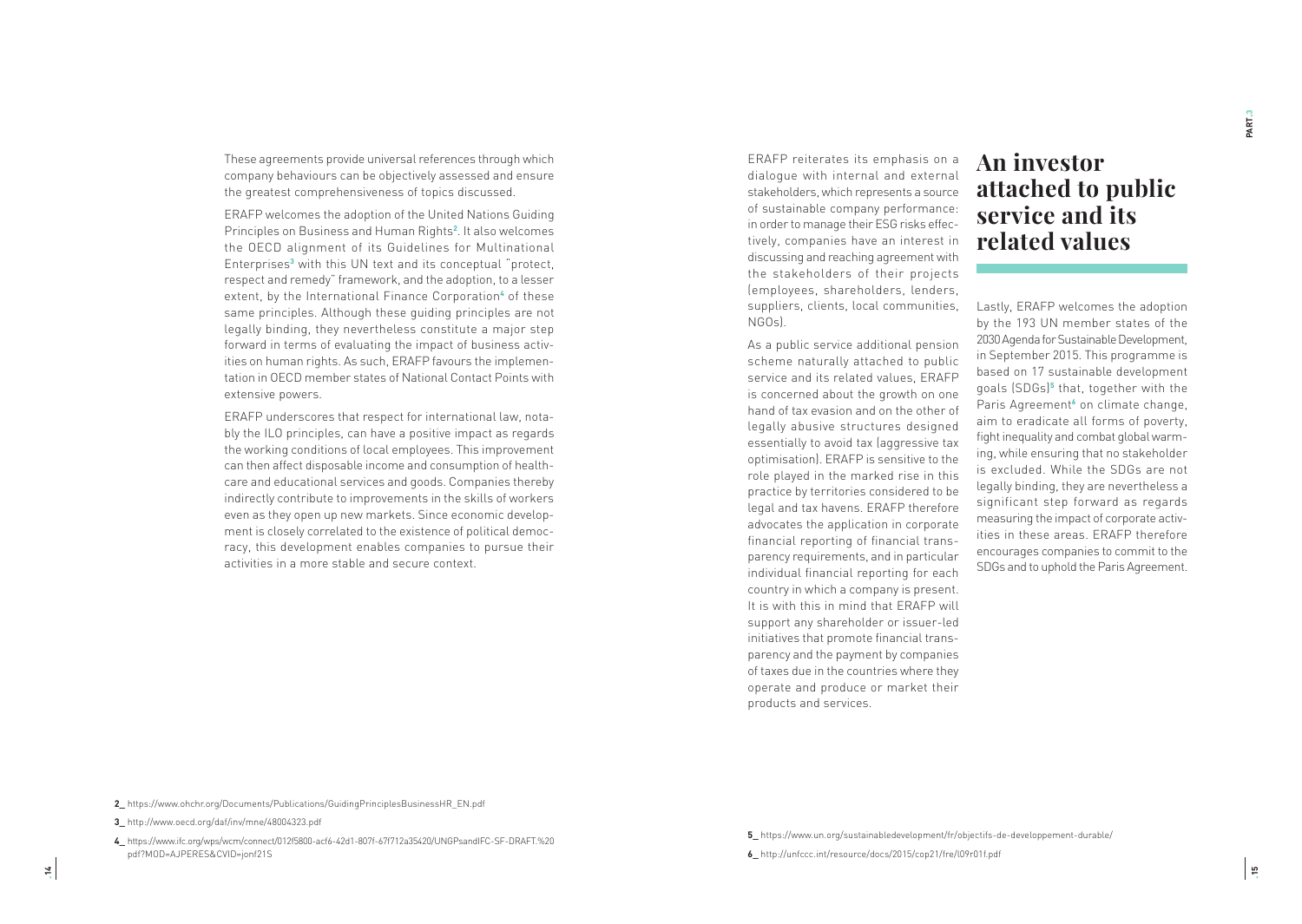## LONG-TERM SHARE OWNERSHIP

ERAFP is, by its nature, a long-term investor inclined to hold securities in its portfolio over a number of years. In a decision taken at its meeting of 10 November 2005, ERAFP's board of directors resolved to "adopt an investment policy that takes into account the public interest, in a proactive and ongoing manner. Indeed, the board of directors believes that investments made with a sole view to maximise financial profit ignore social, economic and environmental impacts. By contrast, by investing in accordance with pre-established values, as reiterated in these guidelines, the board seeks to both increase the value of the businesses, companies, public authorities and governments that comply with this set of values and contribute to their wider application."**<sup>7</sup>**

## **An investment policy that takes into account the public interest**

With this in mind and in respect of its equity investments, ERAFP is committed to promoting the strategies of companies that require the short, medium and long-term economic, social and environmental impact of decisions to be taken into account in an integrated manner. Accordingly, the assessment of a company's performance cannot be based solely on the analysis of financial factors, but must also include that of criteria giving a broader appreciation of the consistency of its business plan with sustainable and responsible development goals. For example, ERAFP seeks to promote:

- \_ profit distribution policies that prioritise maintaining the necessary balance between investment capacity, debt, employee remuneration and shareholder remuneration. As such, ERAFP supports the concept of the "responsible dividend";
- executive pay systems that incentivise managers to seek to improve the company's social and environmental practices.

For ERAFP, the issue of securing shareholder loyalty is crucial. It is therefore sensitive to the various proposals that encourage and reward long-term shareholder engagement.

**An assessment based on ESG criteria**

The two mechanisms most frequently used by companies to attract and keep shareholders are the introduction of double voting rights and the use of the loyalty dividend, for which investors are eligible if they hold shares on a registered basis for two or more years.

ERAFP believes that shareholders' voting rights should be proportional to their respective holdings, as the allocation of double voting rights can lead to significant distortions between the share of a company's capital that a shareholder owns and his actual level of control.

Using a loyalty dividend does not carry the same risk and can therefore be considered an appropriate way of rewarding shareholders who have held their shares for a number of years, especially as in some countries - France, for example there is little interest for an influential shareholder to abuse this practice because the law**<sup>8</sup>** limits:

- \_ the dividend gross-up to 10%;
- \_ the shareholder's maximum holdings eligible for the loyalty dividend to 0,5% of the company's equity.

However, neither of these two mechanisms constitutes a genuinely effective incentive to long-term share ownership, at least for an institutional investor like ERAFP. This is because only investors with registered shares are likely to benefit from this type of system, whereas most institutional investors hold shares in bearer form to avoid the associated bureaucracy and the cost involved in transferring shares into a registered account.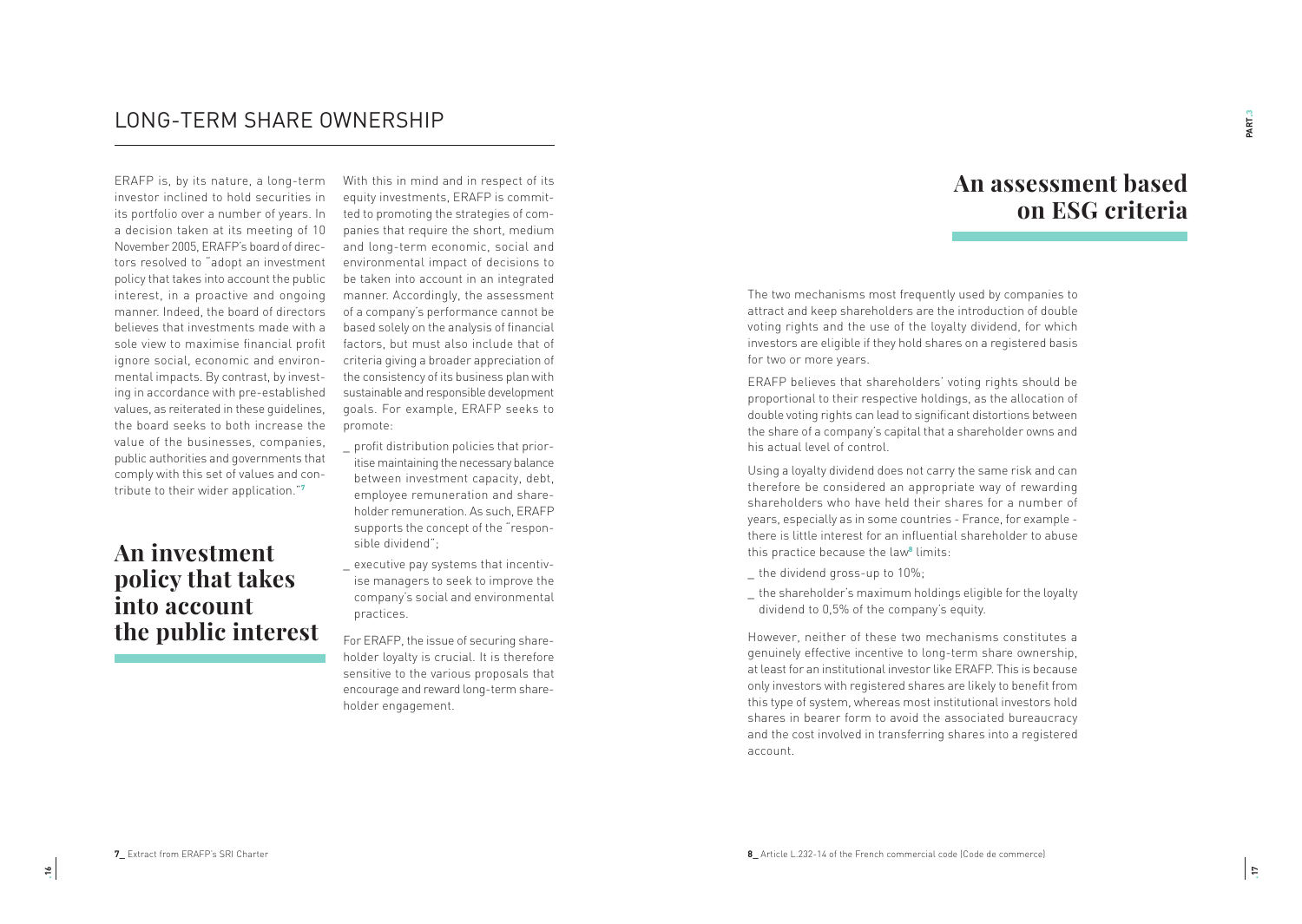# **SHAREHOLDER ENGAGEMENT PRIORITIES FOR 2022**

**In 2022, ERAFP will focus in particular on col laborative initiatives and investor coalitions covering the following main themes:** 

- \_ promoting strategies that comply with the objectives of the Paris Agreement, including clearly defined objectives and action plans to achieve carbon neutrality by 2050;
- \_ promoting a clearly defined governance framework that includes the management of climate change-related risks and opportunities at the highest level of responsibility of a company's management bodies;
- contributing positively to the SDGs by encouraging the assessment of activities' impact on the SDGs and by dis seminating best practices;
- \_ combatting aggressive tax optimisation, in particular by promoting greater transparency in financial reporting by multinational groups;

**ERAFP's position on matters likely to be sub ject to discussion at shareholder meetings is detailed in the following section on voting policy. In 2022, in the context of implementing this policy, ERAFP will pay particular attention to the following themes:**

- \_ the implementation of responsible dividend distribution policies;
- the proportion of women on boards;
- \_ the promotion of the principles of transparency, equity and moderation in determining executive remuneration;
- \_ the consideration of CSR issues, particularly climate change, in corporate governance.

\_ transparency of the company's business and its financial position;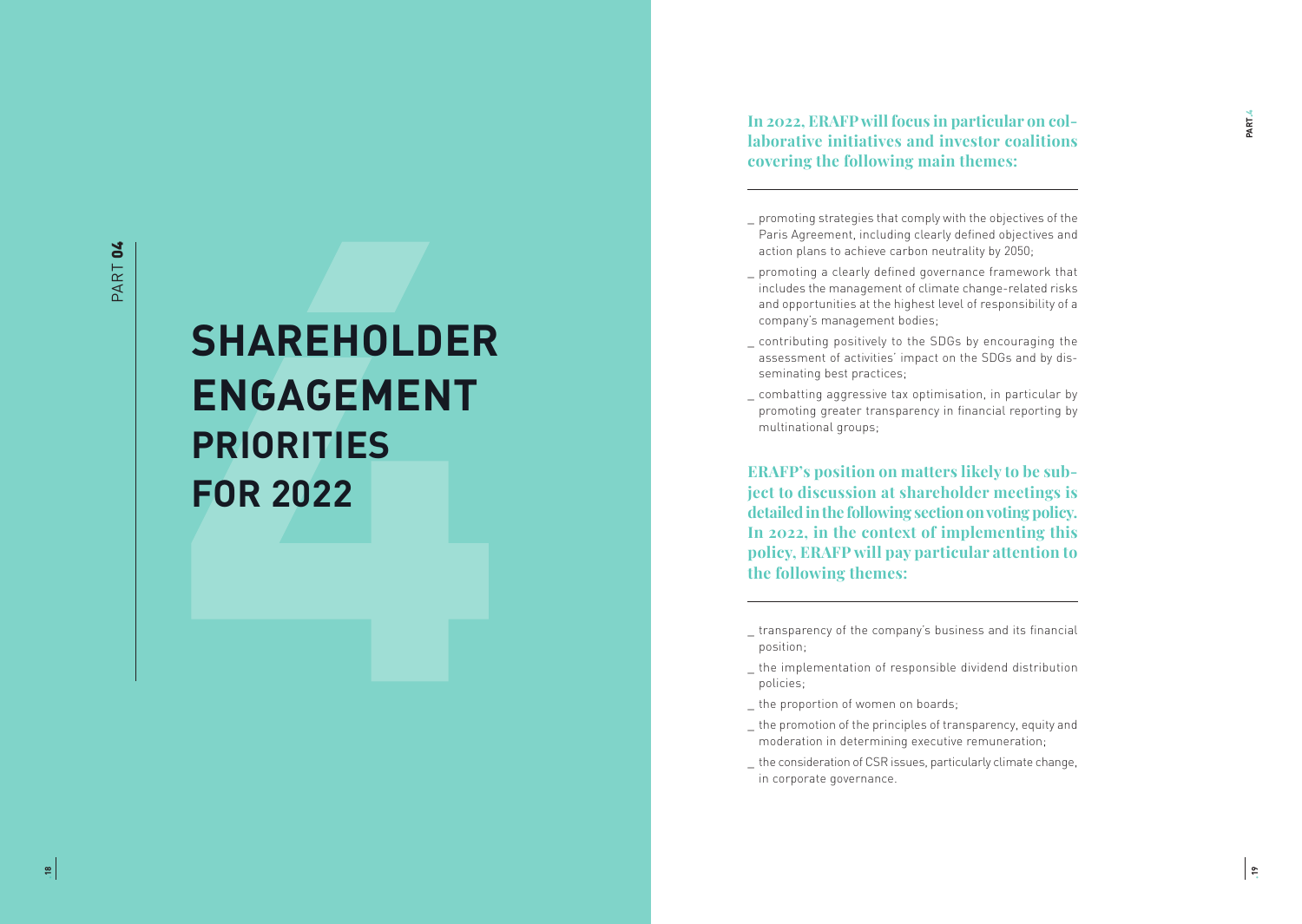# **VOTING POLICY FOR SHAREHOLDER MEETINGS IN 2022**

**The guidelines listed below describe ERAFP's policy for exercising voting rights during the 2022 shareholders' meeting season. This policy consists of two parts:** 

- \_ the first describes the voting principles for each major topic of resolutions submitted for a shareholder vote;
- \_ the second constitutes a working tool for internal use and for use by investment companies to which ERAFP has delegated the management of equities; this tool indicates the specific criteria obtained from the previously defined principles that would lead to a recommendation to vote against a resolution.

PART.5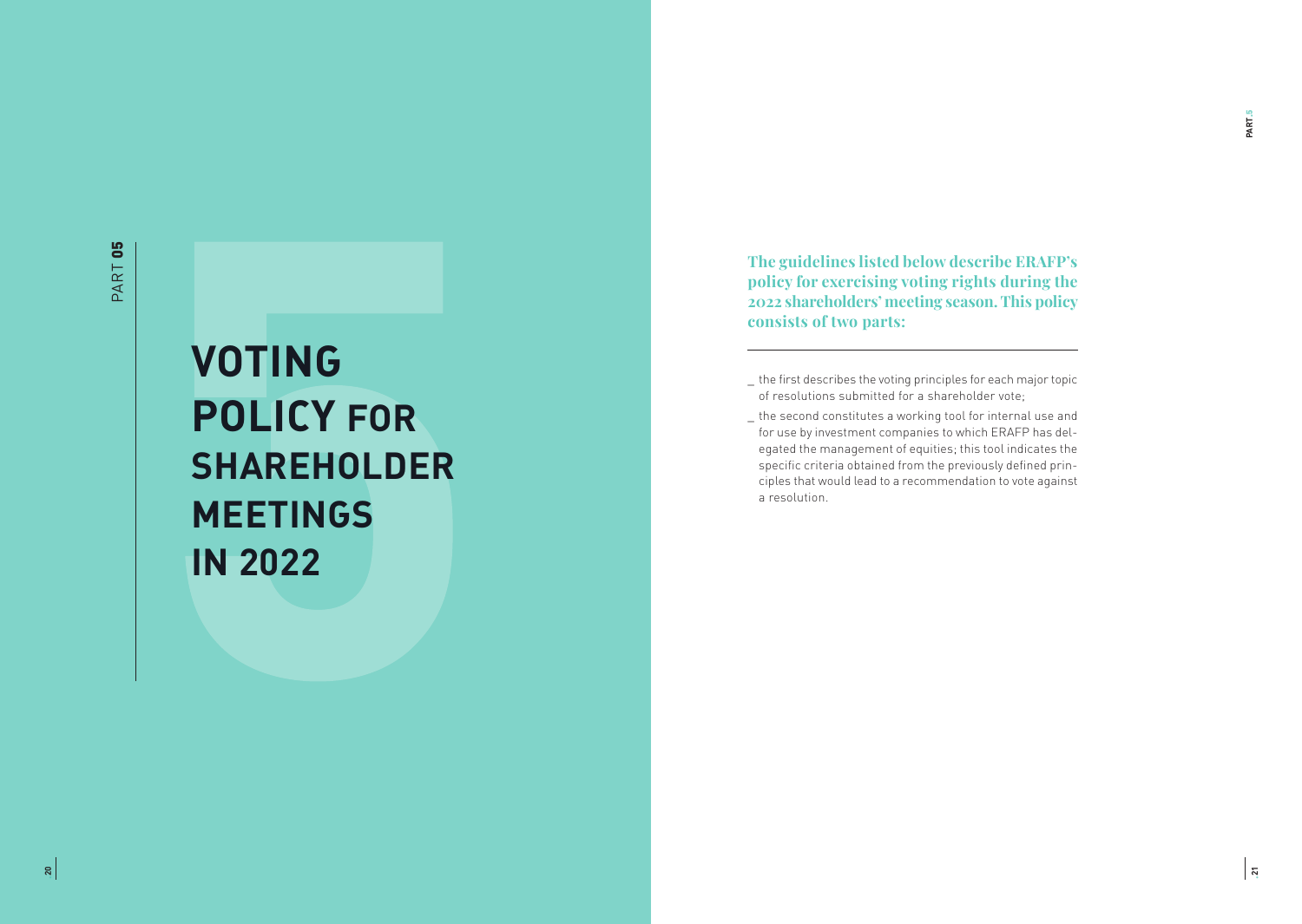## SUMMARY

**ERAFP manages the assets of a large number of beneficiaries. In order to best defend the long-term interests of the people that it represents, ERAFP directly or indirectly exercises all of its shareholder rights, starting with voting rights.** 

ERAFP believes that adherence to cor porate governance best practices is indispensable to the creation of sustain able value for all stakeholders. The voting policy presented herein therefore aims to improve corporate governance prac tices and protect to the greatest extent possible the assets of the Scheme's ultimate beneficiaries, as part of an overall responsibility.

This policy for exercising voting rights is consistent with the Socially Responsible Investment Charter defined by ERAFP and its commitment to "support, on a long-term basis, those bodies in which it has decided to invest, by exercising its responsibilities as shareholder or stakeholder in such a way as to sus tainably promote, within these entities, practices that uphold the values it sup ports."

Indeed, voting during shareholders' meetings of listed companies represents an opportunity to take a position on the set of values defined in this Charter, in particular:

- \_ good governance (balance of powers and effectiveness of deliberative and executive bodies, effectiveness of audit and control systems, method for determining remuneration of company executive officers, promotion of CSR principles, in particular combating climate change, etc.);
- equitable sharing of added value through promoting the concept of responsible dividends;
- \_ transparency and responsibility with regard to tax and lobbying;
- \_ transparency as regards the activity and financial situation (existence, quality and certification of annual reports, etc.);
- \_ certain environmental issues (in par ticular managing climate change-re lated risks and contributing to the energy transition) and social issues, when the applicable regulatory pro visions make it relatively easy to include resolutions on these subjects on the agenda.

## ERAFP'S VOTING POLICY IS ORGANISED AROUND SIX SUBJECTS:

## **Approval of financial statements and management**

Transparency as regards the company's activity and its financial and extra-financial situation, effectiveness of the audit and con trol systems

## **Board of Directors or Supervisory Board**

Good governance - Balance of powers and effectiveness of delib erative and executive bodies

## **Profit distribution, management of shareholders' equity and equity transactions**

Respecting long-term shareholders, giving priority to investments and distributing profits fairly

## **Executive remuneration**

## **Shareholder rights**

Fair treatment of shareholders - Respect for the "one share, one vote" principle

## **External resolutions, particularly of an environmental or social nature**

Transparency as regards and anticipation and restriction of the environmental and social impact of the company's activity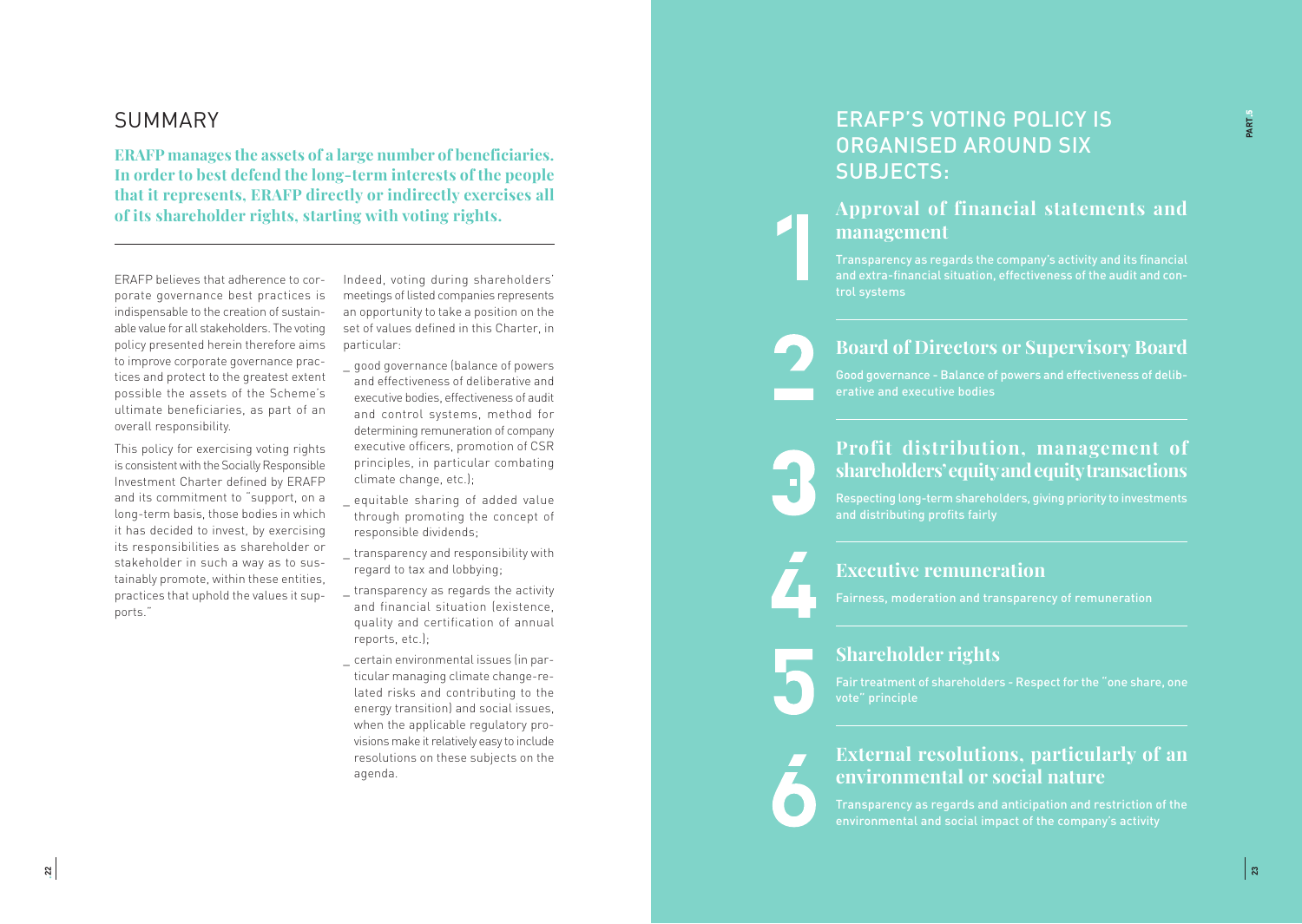## VOTING PRINCIPLES

## **I. Approval of financial statements and management**

Transparency as regards the company's activity and its financial and extra-financial situation, effectiveness of the audit and control systems

#### **I.1** APPROVAL OF FINANCIAL STATEMENTS AND DISCHARGE OF DUTIES

Company information must be available within time periods that enable all shareholders to analyse these matters in advance. In particular, companies must comply with the deadlines introduced by the transposition of the European Directive on shareholder rights as regards online posting of financial statements and statutory auditors' reports, namely at least 21 days prior to the shareholders' general meeting. The information must be truthful and coherent, and the strategy presented must be transparent and stable. Controversial changes in accounting methods will be viewed negatively. Comments by statutory auditors deemed significant may also result in a vote against the resolution.

The absence in the annual financial statements of individual financial reporting for each country in which a company is present may lead to a vote against the resolution. In this area, ERAFP focuses on financial sector companies**<sup>9</sup>** for which financial transparency has a particular significance**<sup>10</sup>**. ERAFP defines financial reporting as all information required by the French monetary and financial code (*Code monétaire et financier*) **11**, namely, for each state or territory**<sup>12</sup>**:

- **1°** Name of sites and type of business;
- **2°** Net banking income or net turnover;
- **3°** Full time equivalent headcount;
- **4°** Pre-tax profit/loss;
- **5°** Amount of income tax due attributable to company sites;
- **6°** Public subsidies received.
- **9\_** i.e., in the financial sector corresponding to the level 1 "40" code in the GICS classification, the two banks and diversified financials "industry groups" whose level 2 codes are 4010 and 4020 - source GICS structure & sub-industry definitions.
- **10\_** In accordance with the CRD IV European Regulation, adopted by the European Union in 2013 (https://eur-lex.europa.eu/legal-content/FR/TXT/?uri=CELEX:32013L0036)
- **11\_** Law no. 2013-672 of 26 July 2013 on the separation and regulation of banking activities http://www.legifrance.gouv.fr/affichTexteArticle.do;jsessionid=2AF627D9AA12D7283541C81489308783. tpdjo05v\_1?idArticle=JORFARTI000027754658&cidTexte=JORFTEXT000027754539&dateTexte=29990101&categorieLien=id

More generally, ERAFP encourages the publication of country-by-country reporting for all sectors.

The failure to report substantial payments made by companies in the extractive and forestry sector to the governments of countries in which they operate in a separate annual report, broken down per country and per project, may lead to a negative vote. The types of payments disclosed in these reports must be comparable to those published by companies that adhere to the Extractive Industries Transparency Initiative (EITI) and comply with the European Directive on the transparency of the extractive industries**<sup>13</sup>**.

The absence of sufficiently detailed and credible extra-financial reporting to realistically estimate the company's environmental and social impacts as well as the policies it has developed and the measures it has taken to control these impacts may also lead to a negative vote.

ERAFP does not favour the inclusion of a request for discharge of duties on the meeting agendas. The discharge of duties could impede the initiation of a liability suit against the company officers and directors by investors who have previously voted in favour of it. Third-party asset management companies might view this request for discharge of duties as harmful to their fiduciary responsibility, since it is difficult to grant this favour to company officers and directors while still looking to protect the interests of their own shareholders or the companies giving them the investment mandate. A concession may nevertheless be granted if the request for discharge of duties is associated with the approval of the financial statements, in order to avoid their rejection, or in certain countries where it has no legal value.

- **12\_** For the information referred to in points 2 to 6, data is aggregated at the level of the states or territories in question
- **13\_** Directive 2013/34/EU of the European Parliament and of the Council of 26 June 2013: https://eur-lex. europa.eu/legal-content/FR/TXT/PDF/?uri=CELEX:32013L0034&from=FR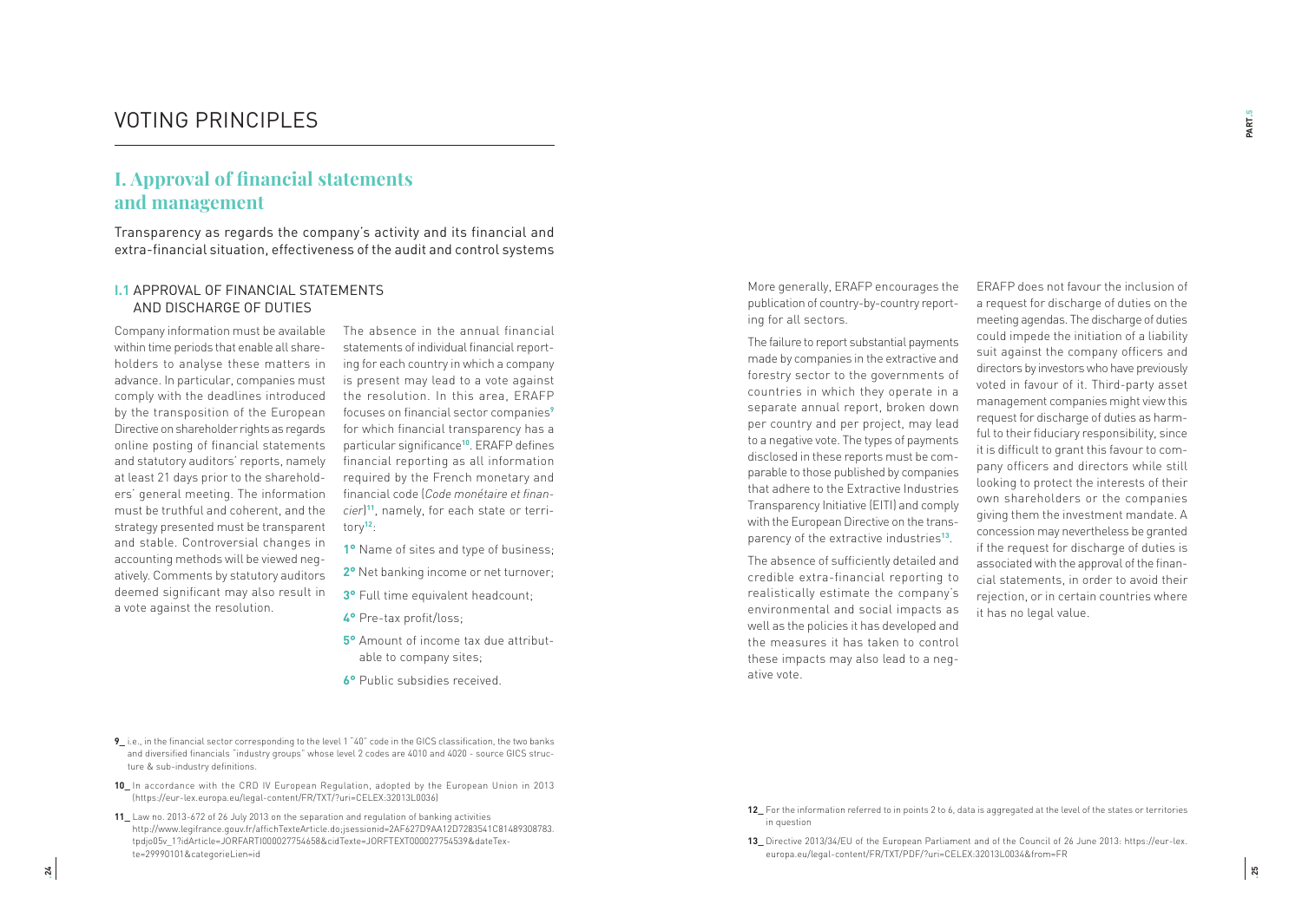#### **I.2** APPROVAL OF RELATED-PARTY AGREEMENTS

Related-party agreements are a key topic, since they involve shareholders being asked to approve agreements signed with related parties. It should be noted that directly or indirectly interested parties should abstain from voting.

The agreements must all be signed in the interests of all shareholders, which implies that they must be clearly laid out and strategically justified and that their conditions must be equitable as regards the interests of all shareholders.

In their special report on regulated agreements, the statutory auditors must provide all information enabling share holders to vote, so as to satisfy article R.225-31 of the French commercial code (*Code de commerce*) **<sup>14</sup>**.

**14\_** Article R225-31 Version in effect at 25 January 2012, since 27 March 2007

- The statutory auditors' report covered under paragraph 3 of article L. 225-40 contains:
- 1. The listing of agreements and commitments submitted to the shareholders' meeting for approval;
- 2. The names of interested directors;
- 3. The name(s) of the interested chief executive officer or deputy chief executive officer(s);

4. The designation of the interested shareholder or shareholders holding a voting block of more than 10% and, if it involves a shareholding company, the controlling company as defined by article L. 233-3; 5. The nature and purpose of these agreements and commitments;

6. The essential provisions of these agreements and commitments, notably the indication of prices or rates applied, rebates and commissions agreed to, payment deadlines granted, stipulated interests, collateral extended, the nature, amount and methods for granting each of the benefits or indemnities mentioned in articles L. 225-22-1 and L. 225-42-1 and, where applicable, all other indications enabling shareholders to assess the interest at stake in the conclusion of the agreements and commitments being reviewed;

7. The list of agreements and commitments entered into and authorised during previous financial years which remained in effect during the last financial year and which were reviewed by the Board of Directors in accordance with article L. 225-40-1, as well as, where applicable, any information enabling shareholders to assess the interest for the company of maintaining the listed agreements and commitments, the importance of the goods delivered or services provided as well as the amount of payments made or received during the year, pursuant to these agreements and commitments. Source: https://www.legifrance.gouv.fr/affichCodeArticle.do?cidTexte=LEGITEXT000005634379&idArti cle=LEGIARTI000029325885

**15\_** Since Act 2016-1691 of 9 December 2016, the appointment of one or more alternate statutory auditors is now a legal requirement only if the holder of the office is an individual or a one-person company. Alternate statutory auditors may however still be appointed voluntarily, in the same way as principal statutory auditors.

Note lastly that article L.225-40 of the French commercial code stipulates in particular that:

- The chairman of the board of directors must obtain the statutory auditors' opinion on all authorised agreements and submit these agreements for the general meeting's approval.
- \_ The statutory auditors must present a special report on these agreements to the general meeting, which must then put this report to the vote.

ERAFP therefore considers that the general meeting should be able to vote on all regulated agreements, including ongoing ones that have already been approved, through the vote on the stat utory auditors' special report. With this in mind, ERAFP will use its vote to show its disapproval of the continued imple mentation of regulated agreements that have already been approved but do not comply with its voting policy principles.

#### **I.3** STATUTORY AUDITORS

The statutory auditors play a critical role in the effectiveness of the control systems and confidence in the group's financial statements. ERAFP's voting policy aims to help monitor the independence of the statutory auditors. In this regard, certain rules aimed at encouraging the rotation of the statutory auditors and restricting fees unrelated to accounts certification duties can help limit potential conflicts of interest.

The French system is characterised by the operation in tandem of two principal statutory auditors and the appointment of two alternate statutory auditors that play a less significant role**<sup>15</sup>**. As a result, statutory auditors, who must be able to carry out their assignment in a fully independent manner, may be subject to less strict rotation rules than in for eign systems with single statutory audi tors.

As such, in France, the principal statu tory auditors or their representative, who are/is elected for a six-year term, should not be elected more than three times in a row at the same company (i.e. the maximum tenure should be 18 years) nor certify the financial statements of affiliated listed companies or the con trolling shareholder.

ERAFP also promotes the independence of statutory auditors by requesting that any fees other than those received as part of the legally required certification of the financial statements be clearly disclosed and not substantial.

As regards the alternate statutory audi tors, they should be able to take over the auditing responsibilities from the principal statutory auditors if there is a sudden vacancy in the auditing assign ment, for example in the event of a resignation following a conflict, and therefore the alternate statutory auditors should not belong to the same firm as the principal statutory auditors.

PART.5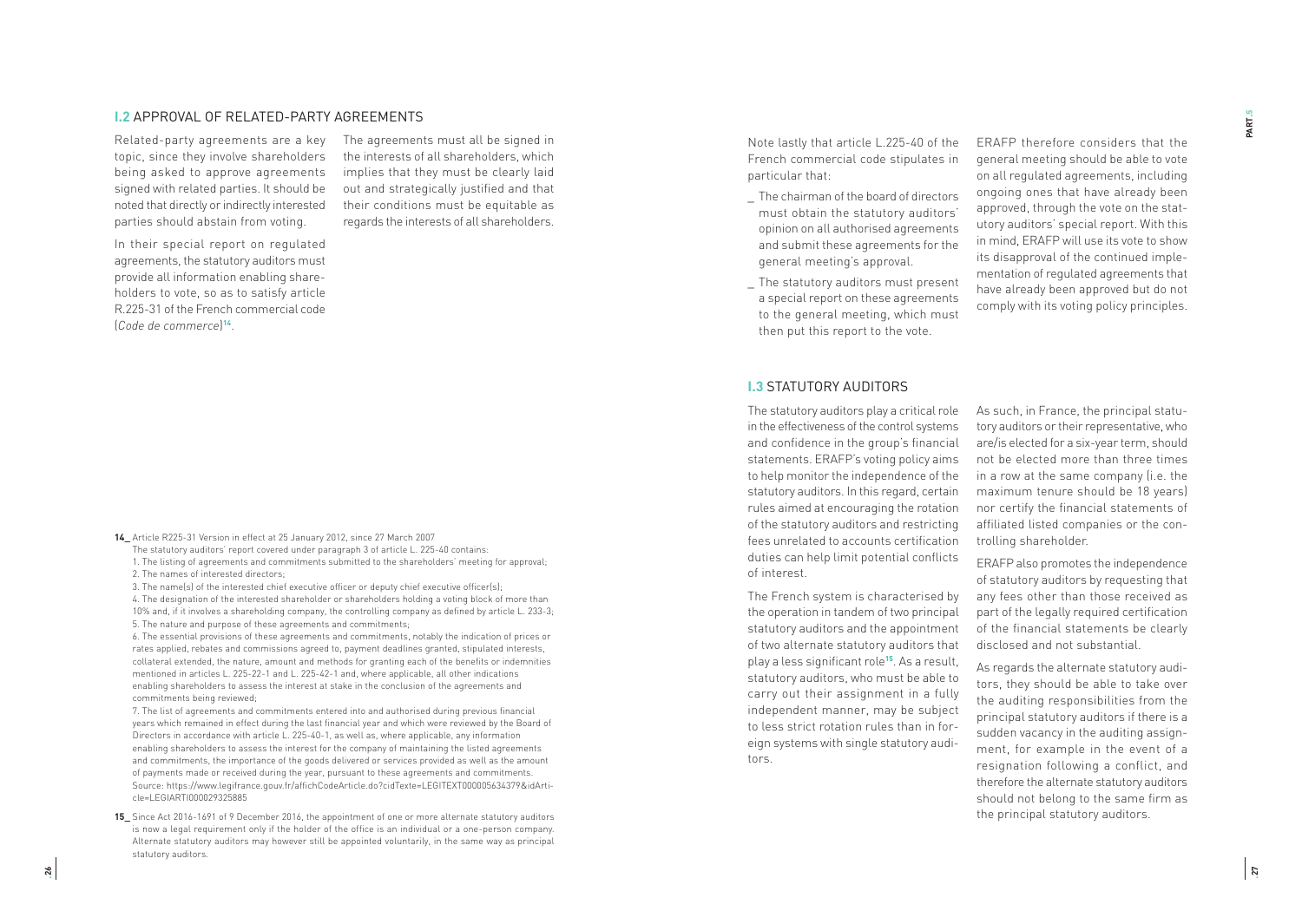### **II. Board of Directors or Supervisory Board**

Good governance: Balance of powers and effectiveness of deliberative and executive bodies

#### **II.1** ELECTION OF BOARD MEMBERS

The Board's composition should reflect a balance of expertise, experience and independence in the interests of the company and its shareholders. The pri mary quality of a Board lies in its com position: honest directors, who have a clear understanding of how the company works, pay close attention to the inter ests of all shareholders and stakehold ers and are sufficiently involved in the definition of the strategy and delibera tions to participate effectively in all the Board's collegial decisions.

The shareholders' general meeting must be able to vote on each candidate sep arately, and ERAFP does not favour the practice of block voting. Nevertheless, in countries such as Italy where election by list is common practice, cases are assessed individually and ERAFP may sometimes vote in favour of a list if the proposed candidates do not pose a major problem.

In publicly traded companies, it is impor tant to ensure that the company will be governed in the interests of all share holders and, more generally, its legiti mate stakeholders, and not just in the interests of one or more specific share holder(s). ERAFP therefore believes that it is important for a significant propor tion of the Board of Directors to be made up of directors who are considered independent or "free from potential conflicts of interest". For large compa nies, independent directors should make up half of the Board. For controlled companies that cannot achieve this objective, the Board should strive to have at least one-third independent directors. In that regard it is important to note that the description of a director as free of conflicts of interests is not a value judg ment. This description does not mean that the person will necessarily act in the interests of shareholders to a greater extent, but merely states the objective situation of a director who is not consid ered to have potential conflicts of inter est. Specifically, it does not apply to:

- managers and former managers (including managers of acquired enti ties or subsidiaries);
- employees and former employees within the past five years;
- \_ shareholder(s) owning at least 3% of the voting rights and its/their repre sentatives (which includes any person who has ties to this/these sharehold er(s));
- \_ parents and relatives of the managers;
- \_ current representatives or former representatives within the past three years of clients, suppliers, service providers (lawyers, consultants, audi tors, etc.), creditors, partners or any other contracting partner with the Group;
- \_ persons receiving significant and special remuneration for services provided to companies of a Group, its controlling shareholder or its man agers;
- \_ persons belonging to a Group admin istered by one of the company's man agers (direct or indirect cross directorship);
- persons who within the past three years have been involved in a major strategic transaction (asset transfer, merger, etc.).
- \_ commercial and investment bankers, heads of large financial institutions and former bank managers who have held these positions within the past three years if the institution in which they work/worked has or has recently had a business relationship with the company concerned;
- \_ persons who hold political office (con flict of interest between public and private interests);
- \_ directors whose term of office or presence at the company or Group is equal to or greater than 12 years;
- directors appointed through means other than a formal election by the shareholders' meeting (positions provided for in articles of association or by law);

\_ persons with ties to a competing com pany.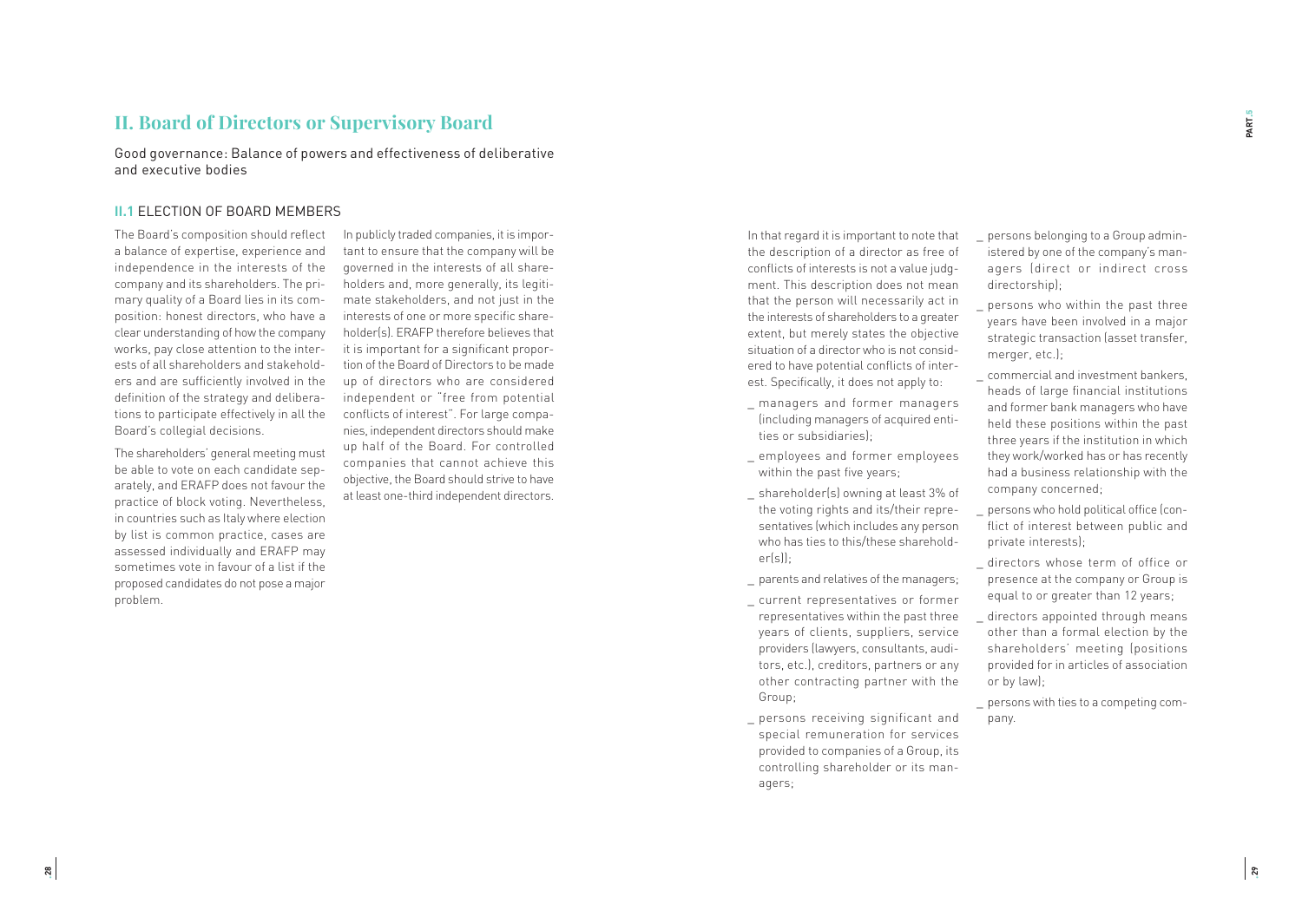#### Diversity of boards of directors

ERAFP encourages boards to recruit nominees from as wide a spectrum as possible in order to ensure a high degree of diversity, notably as regards female representation. That could constitute a favourable factor in support of an appoint ment. ERAFP encourages companies to undertake measures that will allow them in the medium term to have a board con sisting of a significant proportion of women. In France, the 2011 Copé-Zimmerman law requires boards of directors of listed companies to comply with gender quotas, with the objective of 40% of female members by 2017**<sup>16</sup>**. In Europe, except in cases where national laws set higher targets, companies are encouraged to comply at least with the objective set by the former European Justice Commissioner Viviane Reding: 40% of female members by 2020**<sup>17</sup>**. With this in mind, ERAFP considers that by the end of the 2022 general meetings season all European and US companies should have a board made up of at least 40% women, and will therefore vote against any appointment that prevents this target from being achieved. Lastly, ERAFP will

support the relevant proposals in any country where there is an initiative involv ing investors aimed at increasing the proportion of women on boards**<sup>18</sup>**.

To take better account of the specific features of each company, ERAFP may recommend supporting the proposed appointment of candidates who would strengthen the board of directors in a particularly problematic area, even if the other criteria are not complied with. For example, ERAFP may support a female candidate presenting conflicts of interest (or holding an excessive number of board appointments, etc.) if the proportion of women on the board of directors is particularly low and even if fewer than half of the board members present no conflicts of interest. Conversely, a male candidate present ing no conflicts of interest may also be supported if the proportion of women on the board of directors is only mar ginally below 35% and if the board of directors as a whole presents significant conflicts of interest.

#### Salaried directors

In order for a wider range of companies' legitimate stakeholders to be represented on boards, ERAFP also intends to encour age boards to allocate seats to employee representative directors.

Insofar as they are inclined to defend the interests of a specific stakeholder (the company's employees), employee representatives cannot be considered to be completely free of conflicts of interest. Nonetheless, because they have no ties to the company's management or shareholders, they are in a position to put forward critical arguments with respect to the latter. For this reason ERAFP believes that employee repre sentatives should not be taken into account when determining the board's independent director ratio.

Moreover, the law on security of employ ment of 14 June 2013**<sup>19</sup>**, reinforced by the law on labour-management dialogue and employment of 17 August 2015**<sup>20</sup>** and arti cle 184 of the PACTE Act of 22 May 2019**<sup>21</sup>**, provides for employee representation on

#### Employee-shareholder directors

In order for a wider range of companies' legitimate stakeholders to be represented on boards, ERAFP also intends to encour age boards to allocate seats to directors representing the employee-sharehold ers. Insofar as they are inclined to defend the interests of a specific stakeholder (the employee-shareholders), employ ee-shareholder representatives cannot be considered to be completely free of

the board of directors of French compa nies with at least 1,000 employees if their registered offices, including those of their subsidiaries, are in France, and with at least 5,000 employees if their registered offices, including those of their subsidi aries, are in France and overseas. There must be at least two directors represent ing employees in companies with more than eight directors and at least one in companies with eight or fewer directors. If a board has two directors representing employees, it must comply with the gender parity principle.

Over the past few years, ERAFP has noted that certain French companies are deemed to fall outside the scope of application of the law given the "holding company" status of the parent company. If it is clear that the company is acting against the spirit of the law in question, ERAFP will recommend voting against the renewal of the appointment of mem bers of the appointments committee.

conflicts of interest. Nonetheless, because they have no ties to the com pany's management or shareholders, they are in a position to put forward critical arguments with respect to the latter. For this reason ERAFP believes that employee-shareholder represent atives should not be taken into account when determining the board's independ ent director ratio.

- **16\_** This law set an interim objective of 20% of female members by 2014
- **17\_** The commissioner set an interim objective of 30% of female members by 2015
- **18\_** The "30% Club" in the United Kingdom and the "US Thirty Percent Coalition" in the United States
- **19\_** https://www.legifrance.gouv.fr/affichTexte.do?cidTexte=JORFTEXT000027546648&categorieLien=id
- **20\_** https://www.legifrance.gouv.fr/affichTexte.do?cidTexte=JORFTEXT000031046061&categorieLien=id
- **21\_** https://www.legifrance.gouv.fr/jorf/article\_jo/JORFARTI000038496257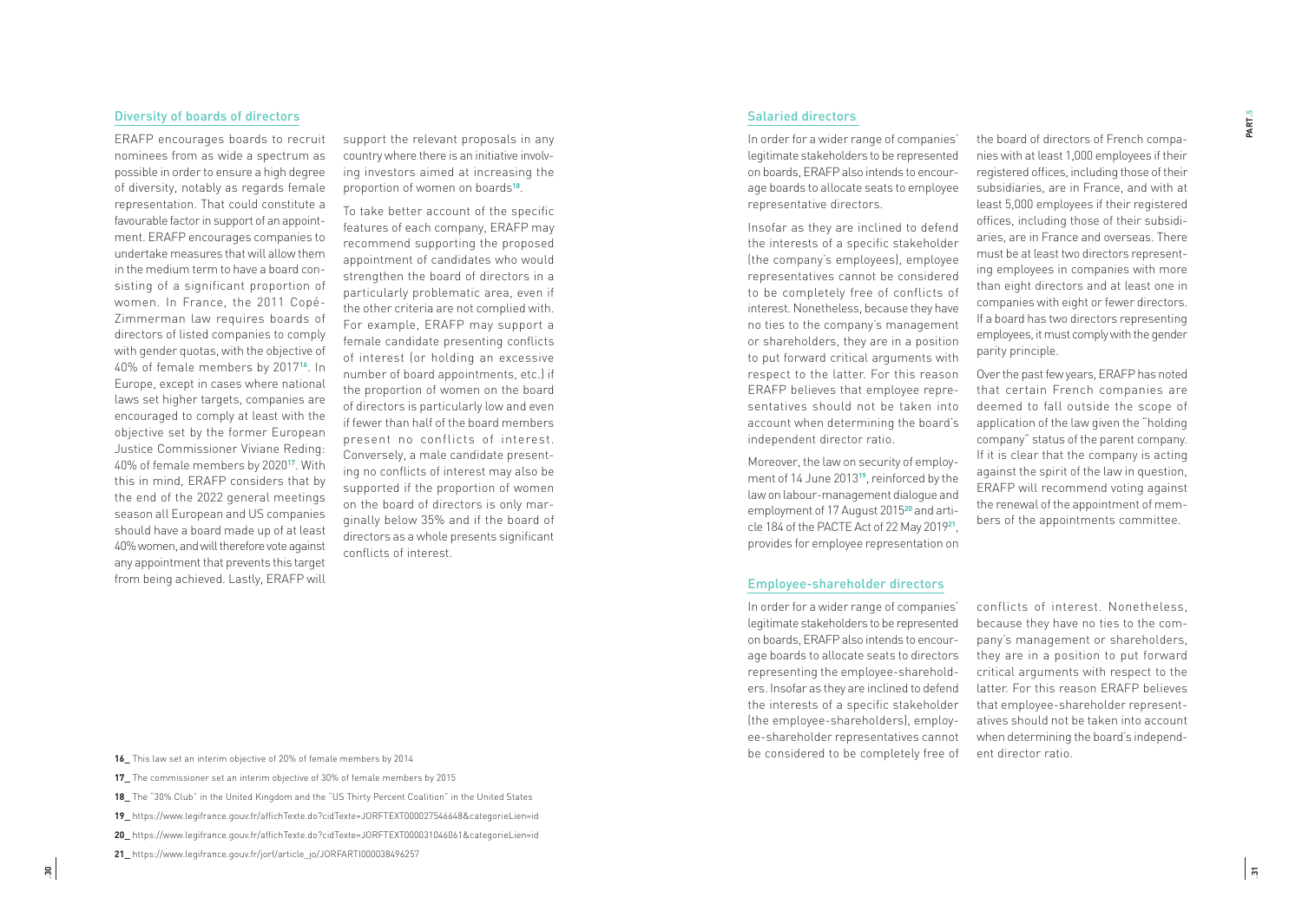#### Combination of the functions of Chairman and Chief Executive Officer

The Board of Directors must be able to exercise objective judgement on the company's affairs. The combination of the Chairman of the Board and Chief Executive Officer functions creates a potential conflict of interest on all mat ters taken up by the board of directors (strategy, evaluation of the top company officer, remuneration, audit, succession process planning). It is highly preferable that the Chief Executive Officer be accountable to an independent Chairman of the Board who is in a better position to organise the work of the Board of Directors and to oversee and evaluate management, if applicable. ERAFP therefore recommends a separation of roles Chairman of the Board and Chief Executive Officer. However, in certain specific cases, the combination of roles may be accepted, exceptionally and temporarily. The checks and balances in place in such cases should be suffi cient to counterbalance the power of the Chairman and Chief Executive Officer, and the combination of roles should be justifiable given the company's context.

Moreover, unless the company's context continues to justify otherwise, ERAFP would prefer the company to return to a situation of separation of functions.

Preferably, the position of Chairman of the Board should not be held by the former Chief Executive Officer or Chairman and Chief Executive Officer, although a transitional board term may be accepted in order to promote the separation of functions. When selecting a new Chief Executive Officer or Chairman of the Board, the Board must reassess the appropriateness of combining func tions for the company and encourage the separation of functions.

Lastly, the proposed appointment of a lead independent director or non-inde pendent chairman is not enough to ensure a valid alternative to the separation of functions. Nevertheless, should a com pany decide to create the position of lead independent director, as a minimum the person concerned should be free of any conflicts of interest.

#### Number of board positions

The unavailability of any candidate who holds too many board positions at listed companies or large organisations in France or abroad, or, if the candidate is an executive officer of a listed company, other non-executive board positions outside his main group, constitutes grounds for opposition regardless of the board's composition. ERAFP also dis courages any practice of cross direc torship, be it direct or indirect (e.g. through persons with family ties).

Finally, directors need to have a high attendance at board meetings. Otherwise, unless special justification is provided by the company, absences may negatively affect the renewal of a director's term of office.

#### Specialist committees

The existence of specialist committees with a majority of independent members contributes to the effective operation of the board, as this facilitates a more detailed and objective preparation of board decisions. The ERAFP recommends that three separate committees are setup: an audit committee, an appointments committee and a compensation/remu neration committee.

To ensure the independence of these committees, the ERAFP :

- \_ recommends that at least two thirds of the members of the audit commit tee are directors who are free from any conflicts of interest and that this is raised to the majority of members for the appointments and compen sation committees;
- considers that executive corporate officers should not sit on these com mittees;
- \_ recommends that each committee is chaired by a director who is free from conflicts of interest.

When appointing directors or renewing their terms of office, a failure to comply with the above conditions may lead to ERAFP voting against the resolution.

Moreover, ERAFP encourages the cre ation of a specific CSR committee to enable environmental and social issues to be taken into account at the compa ny's highest decision-making level.

#### Board of Directors' responsibility regarding climate issues

The Board of Directors is responsible for supervising the definition of the com pany's climate-related risks and oppor tunities and overseeing the strategy implemented by management to manage these risks and opportunities.

If, in light of the company's business sector, climate issues are not deemed to have been adequately taken into account, this could have an adverse impact when it comes to voting on the reappointment of the Chairman of the Board.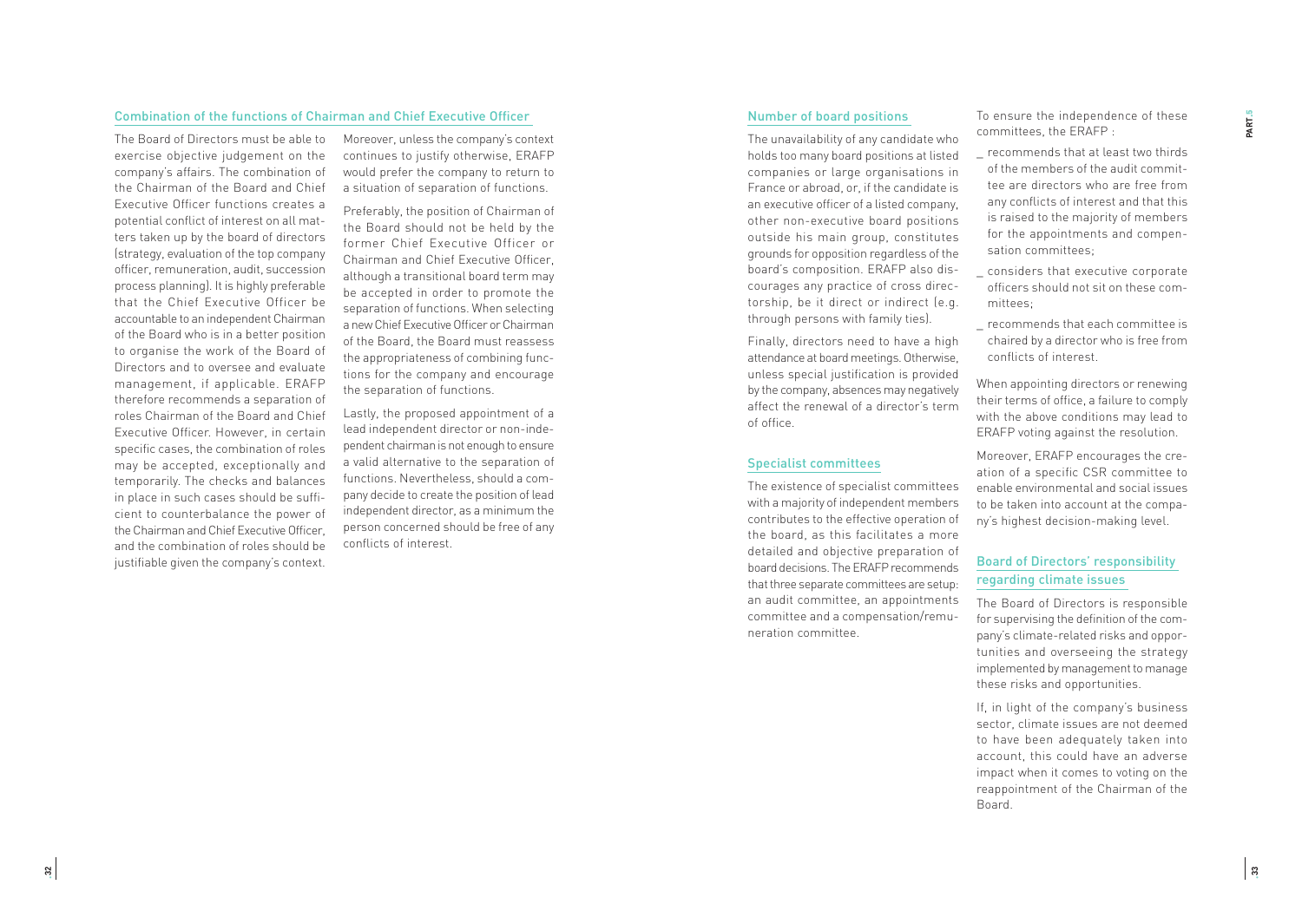#### **II.2** REMUNERATION OF BOARD MEMBERS

The payment of attendance fees should, to a material extent (≥30% of the total amount) be subject to actual attendance at board and committee meetings.

The level of board attendance fees must be in line with those observed in the country for companies with similar market capitalisations.

Remuneration in the form of shares or share purchase war rants is generally not desirable for non-executive directors, although it may be acceptable in small- and medium-sized companies with limited resources that are seeking to attract well-qualified and independent directors, provided that such remuneration does not have a significantly higher value than the average attendance fees observed.

#### **II.3** REMUNERATION OF THE NON-EXECUTIVE **CHAIRMAN**

The non-executive chairmanship of a board of directors or supervisory board involves little direct operational responsi bility. It should not therefore attract remuneration dispropor tionately higher than the other directors' individual attendance fees.

In France, if the non-executive chairman's remuneration does not correspond to the board's attendance fees it should be governed by regulated agreements. Indeed, any significant remuneration of a chairman must be justified by specific assignments approved at a general meeting by a vote in favour of either attendance fees or a regulated agreement.

The level of remuneration of the board's chairman should not exceed that in companies of comparable size.

## **III. Profit distribution, management of shareholders' equity and equity transactions**

Respecting long-term shareholders, giving priority to investments and distributing profits fairly.

#### **III.1** PROFIT DISTRIBUTION

The profit distribution policy offered to shareholders must be justified, in line with the company's strategy and outlook, notably as regards its cash flow from operations, and consistent with the profit distribution policies of the relevant busi ness sector. ERAFP is also careful to weigh this policy against changes in the company's overall payroll expenditure in order to ensure a fair balance between employees and shareholders over the long term.

ERAFP believes that the possibility of choosing a dividend payable in shares can help to strengthen shareholders' equity and promote investment over profit distribution.

In 2022, ERAFP will pay particular atten tion to the economic and social impacts of the health crisis on the company and to any state aid that the company has received, and will factor them into its analysis of the proposed dividend policy.

#### **III.2** SHARE REPURCHASES AND CAPITAL REDUCTIONS

ERAFP encourages companies to invest in long-term projects and seeks to ensure that companies in need of cash do not table resolutions to authorise large-scale own share repurchases or capital reduc tions through the cancellation of treas ury shares.

Share repurchase transactions during public offerings must be subject to the shareholders' approval, for example during an extraordinary general meeting.

However, a resolution may authorise share repurchases during a public offer ing if they are exclusively intended to enable execution of a share purchase plan aimed at delivering shares pursu ant to an existing authorisation (to sat isfy grants of options to purchase shares, conversion of OCEANEs**<sup>22</sup>**, etc.) or if they make it possible to fund the acquisition of an asset through a share exchange during a strategic transaction announced to the market prior to the initiation of the public offering.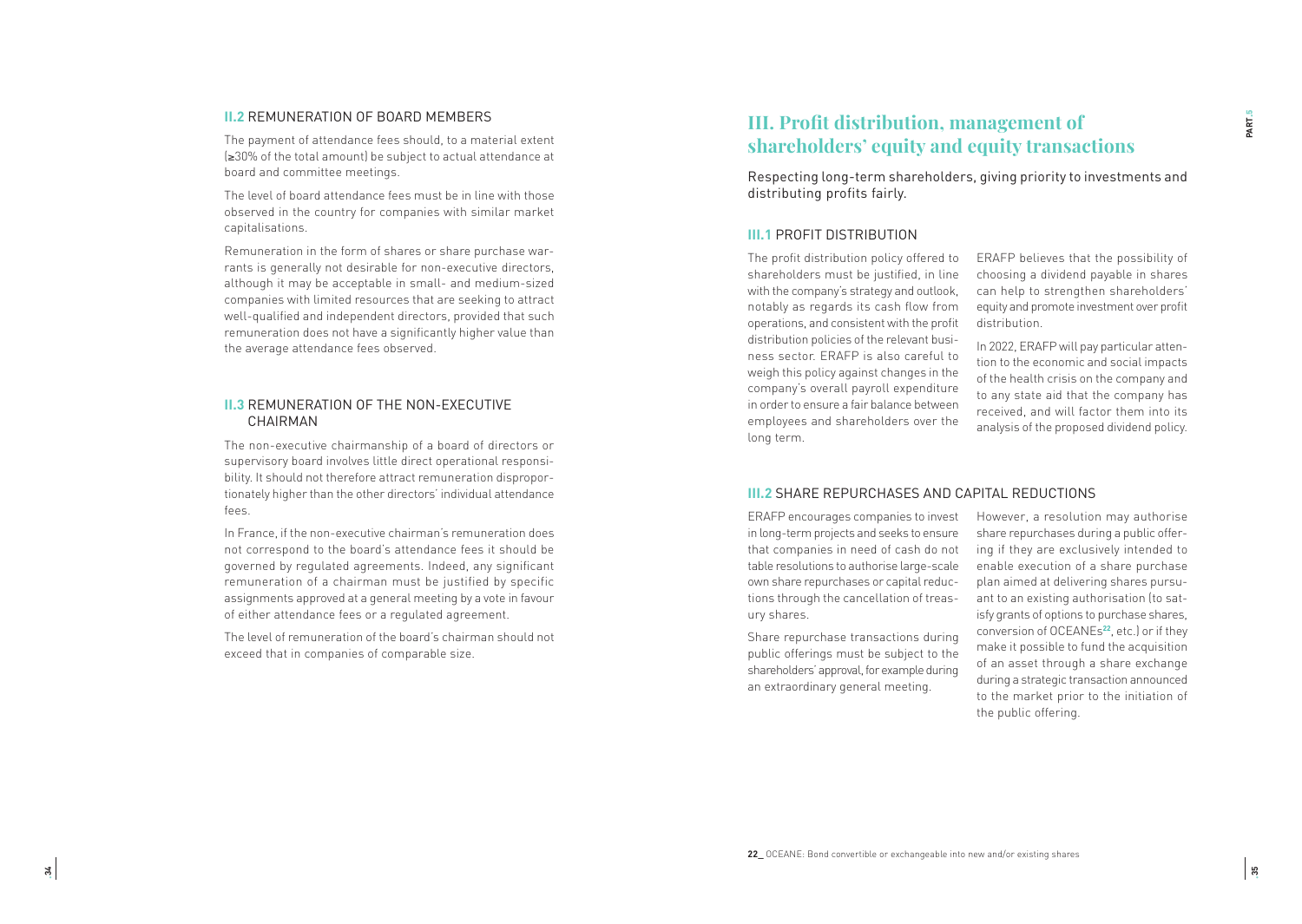## **•36**

PART.5

#### **III.3** DEBT

Financial debt is both an essential financ ing capacity for the company and an extreme risk in the case of excessive debt. Unfortunately Order n° 2004-604 of 24 June 2004 relating to the reform of the regime for transferable securities issued by commercial companies with drew control of bond issues from the annual general meeting. Debt levels can therefore be controlled when requests

are made to use cash to pay dividends or buy back shares.

In addition, to limit risks and contribute to the sustainable development of the companies, ERAFP encourages com panies to submit a maximum level of indebtedness that must not be exceeded for approval by the shareholders at the general meeting.

#### **III.4** CONTRIBUTIONS AND MERGERS

Any new strategic transactions involving the Group's activities or significantly modifying the parent company's share holders' equity is reviewed to ensure the balance of four criteria:

\_ potential impact of the transaction

\_ financial terms;

and stakeholders;

- \_ long-term strategic interest of the transaction;
- on governance, shareholder rights
- social and environmental impact of the transaction.

#### **III.5** PRIOR AUTHORISATION AND PREFERENTIAL SUBSCRIPTION RIGHTS

Respect for preferential subscription rights of shareholders is fundamental during capital increases, since it makes it possible to indemnify any shareholder who does not have the means or pos sibility of subscribing a capital increase that is well received by the market.

Requests to dilute the delegation of authority in order to cancel the prefer ential subscription rights of

shareholders must be strictly limited, both in terms of the discount as well as the percentage of capital requested.

Capital increases during public offerings must be submitted for the shareholders' approval, for example in the context of an extraordinary general meeting. If, in principle, the company authorises a cap ital increase during a public offering (it has not included in its articles of asso ciation the principle of neutrality during a public offering or has not included in the resolution the suspension of the authorisation to increase the capital during a public offering), ERAFP will vote against it unless it is shown that this increase can be used to protect the interests of the company and its employees.

### **IV. Executive remuneration**

Fairness, moderation and transparency of remuneration

#### **IV.1** EXECUTIVE REMUNERATION

#### a. Total remuneration

ERAFP seeks to contribute to the defi nition of rules in the area of remuner ation for the company's executive officers that promotes their alignment with its objectives and interests as a long-term, socially responsible investor as well as with the issue of social cohesion.

Consequently, ERAFP supports regula tory or market initiatives that seek to encourage shareholder voting on exec utive remuneration. ERAFP is pleased to see that voting on the remuneration of company officers is becoming general practice in OECD countries. ERAFP had welcomed the introduction in June 2013 of a consultative vote on remuneration of executive corporate officers as part of the Afep/Medef corporate governance code. However, ERAFP laments the code's exclusively consultative scope. Indeed, it appears legitimate that a company's shareholders should, through these mechanisms, be able to help safeguard against any abuse or excess in terms of pay.

ERAFP welcomes the introduction by the Sapin 2 law, and the revised version of the Afep/Medef code, of a binding vote on the company's proposals, which is more respectful of the principle of sov ereignty of the shareholders' meeting. ERAFP expects all companies that issue securities to the public to submit exec utive remuneration to a shareholders' vote.

Each year, prior to the shareholders' general meeting, remuneration for the company's executive officers must be presented in a detailed report that is itemised for each company officer and includes all fixed, variable, cash and in-kind payments, any share-based item granted as well as the carrying value for the year of any post-employment bene fit in the form of supplementary retirement schemes. The same applies to the remu neration policy: it must be published in detail before the shareholders' general meeting, detailing its principles, mech anisms and the policy on the various components of executive pay, and must not be limited to providing information on the foregoing financial year.

Executive remuneration and any changes thereto, be they increases or decreases, must be in line with the company's strat egy and tied mainly to its performance and changes in the long-term value of the company's shares. For ERAFP, the evaluation of the company's performance must not be based solely on economic and financial criteria but must also reflect the social and environmental aspects of its activity. With this in mind, ERAFP seeks to promote the recognition of indicators related to the company's management of environmental, social and governance issues in the remuneration of the com pany's executive officers.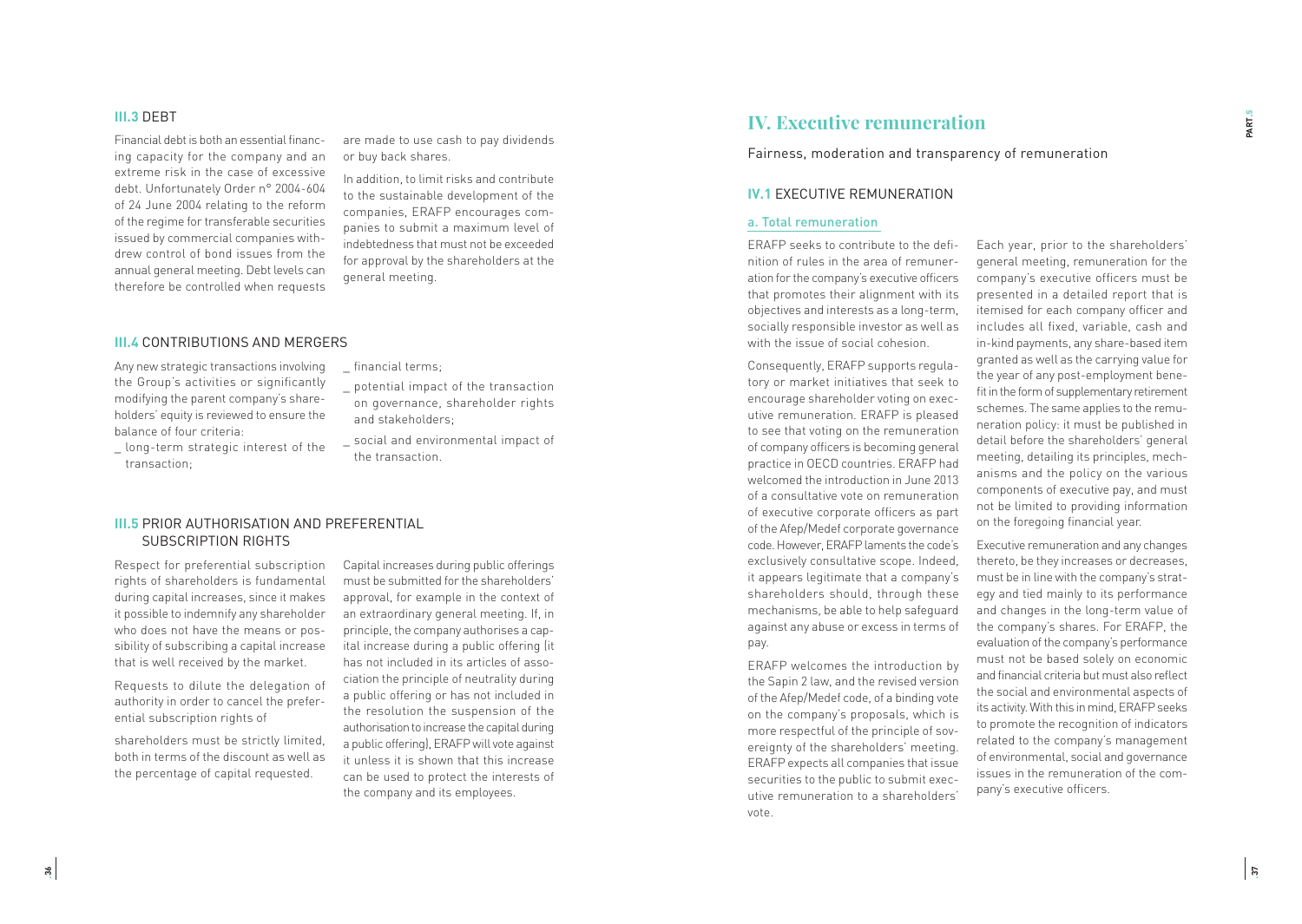For companies in high climate impact sectors**<sup>23</sup>**, ERAFP expects specific cli mate-related criteria to be taken into account when determining the variable remuneration of top executive officers.

The remuneration of the top company officers must be exemplary in order to ensure strong social cohesion within the company. Consequently, when annual pay rises are limited for employees or the company has to implement a major redundancy programme, remuneration of company officers must reflect this (no increase in fixed remuneration, no annual bonus, no stock options or bonus share grants, limits on the variable portion).

The socially acceptable maximum amount of total remuneration (salary, benefits, options, bonus shares and top-up pen sion plan contributions) corresponds to 100 times the minimum salary in force in the country in which the company's registered office is located, which in France corresponds to the national min imum wage (SMIC). If there is no legally defined minimum salary in the country in which the company's registered office is located, other benchmarks may be used, such as the lowest salary paid by the company in the country in which its registered office is located. This type of ceiling should make it possible to keep differences in remuneration between managers and employees at levels that do not negatively affect the company's

business or the motivation of its teams. Each Board of Directors can therefore also define a maximum gap between the remuneration of the top company officer and the company's minimum, average or median salary that would not exceed this ceiling. For example, in a large listed company ERAFP would con sider a ratio of median salary to top executive salary higher than 1 to 50 to be excessive.

Following this logic, ERAFP encourages the publication of an equity ratio, already implemented in certain countries, includ ing France by means of the PACTE Act**<sup>24</sup>**, allowing control of the gap between the highest remuneration and the median or average remuneration of company employees, with the aim of making com panies more accountable for their pay practices.

As a disincentive to risk taking or exces sive remuneration, the aggregate vari able remuneration (maximum bonus, value of allocatable shares) should not exceed three times the basic salary (fixed remuneration).

In its analysis of executive remuneration programmes, ERAFP will also assess changes in remuneration practices and amounts over time, and the board of directors' response, particularly that of the remuneration committee, to any significant contestation by the share holders.

- **23\_**High climate impact sectors are the priority sectors defined by the NZAOA in the 2021 Target Setting Protocol: Energy, Utilities, Steel, Transport. https://www.unepfi.org/wordpress/wp-content/uploads/2021/01/ Alliance-Target-Setting-Protocol-2021.pdf
- 24 To date, the United States and the United Kingdom have legislated for introduction of an equity ratio. France's Pacte Act introduces an obligation to disclose ratios for the remuneration of each of a compa ny's executives in relation to the median and average remuneration of its full-time employees (excluding executives' remuneration) and requires changes in these ratios over the last five financial years to be reported in the corporate goverance report. These requirements are laid down in article L.22-10-9 of the French commercial code (Code de commerce) has been amended to reflect these requirements.

In 2022, the effects of the health crisis on the economy, employees, clients and communities, as well as state aid, will have to be take into account by boards

of directors and included in their remu neration decisions, which must be clearly disclosed to shareholders.

#### b. Annual variable remuneration

The annual variable component of exec utives' salaries should be based chiefly on additional rather than alternative, and verifiable, criteria. It is essential that the calculation methods used are trans parent and consistent. ERAFP encour ages companies to use detailed and verifiable extra-financial criteria such as job creation, workplace accident rate, training and carbon emissions. It is acceptable for assessment of the exec utive's performance to be partly based on unquantifiable qualitative criteria, such as restructurings, management, deleveraging, disposals, quality and image.

To be able to assess an executive's annual variable remuneration, the shareholders must have access to the following infor mation: performance criteria, target bonus, minimum bonus and maximum bonus.

This variable remuneration should actu ally vary and the criteria on which it is based be stringent. Accordingly:

- \_ the bonus setting rule should lead to a total lack of bonuses in disappoint ing or difficult years;
- the criteria comparing the group's performance with that of its compet itors should be assessed constructively.

The annual variable remuneration and changes therein must be in line with the company's performance over the financial year. Only an exceptional per formance should lead to the award of higher remuneration than the target variable remuneration. This annual var iable remuneration must be strictly limited to 100% of the fixed remunera tion in the event targets are met (target annual variable). If, exceptionally, the performance targets are exceeded, the annual variable remuneration may exceed this limit but may under no circumstances be more than 150% of the fixed basic salary.

The annual bonus should only account for a marginal share of the total varia ble remuneration in order to foster the genuine alignment of remuneration with long-term performance.

Companies should preferably make all annual bonus payments subject to a clawback clause, notably to allow for the possibility of bonus adjustments following accounting adjustments or the repayment of bonuses due to account ing malpractice or anti-competitive practices giving rise to ex post fines or penalties, etc.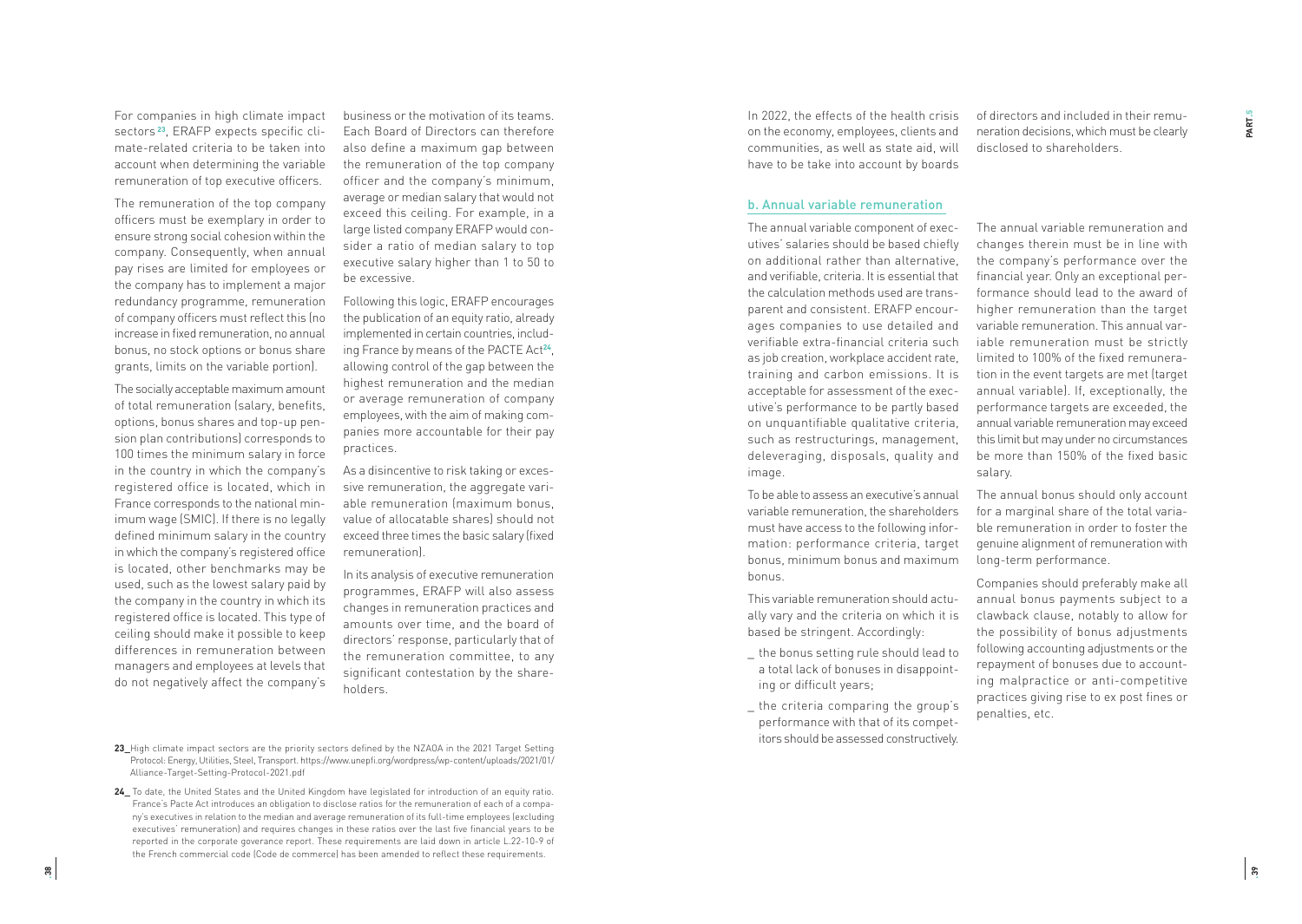#### c. Long-term variable remuneration

ERAFP will seek to ensure that large listed companies no longer authorise stock option grants. Experience shows that this mechanism does not promote the alignment sought by ERAFP between the remuneration of company officers and its interests as a long-term and socially responsible investor.

So as not to damage social cohesion within the company, ERAFP considers that bonus share distributions should not be confined to company officers but should be extended to all employees. ERAFP recommends that resolutions authorising the allocation to employees of bonus or performance-related shares be separate from executive committee allocation resolutions in order to estab lish a clear distinction between execu tive pay and the question of broadly granting company share rights to man agers or employees. ERAFP will seek to ensure that companies authorising bonus share grants to company officers notify shareholders as to the maximum amount that can be granted to each company officer as well as the perfor mance conditions that will be applied. Grants of performance shares to com pany officers must include performance conditions that are transparent, demand ing and measured over the long term (at least three years).

Multiple criteria may be chosen, and they must be sufficiently stringent. They may relate to value creation for the shareholder (share price, total share holder return - TSR) and to the medium and long-term objectives of the strate gic plan, and must include one or more criteria relating to social responsibility as well as climate for high impact sec tors.

In principle, when multiple criteria are used clawback criteria should be avoided.

Performance conditions (criteria and target thresholds) must be totally trans parent. The shareholders must be informed of the performance conditions relating to plans in the process of vest ing. They must also be informed of the same information as well as the achieve ment rate for each criterion for plans vested in recent years.

#### d. Supplementary retirement schemes

The principle of company-funded "supplementary" retirement schemes, notably defined benefit plans, is not approved. Given their remuneration levels, company officers should be encour aged to save for retirement using their own means and not have this cost imposed on the company and its shareholders.

#### e. Severance benefits and non-compete clause

No severance benefits or any other form of benefit similar to a "golden parachute" should be granted. A severance benefit may be justified if the departure is forced, for example as part of a merger successfully implemented by the company officer, if the total benefit does not exceed a year's salary, except in the case of significant length of service (without exceeding a total of two years of salary for 24 years of length of service) and if the company officer receiving the benefit does not already receive total remuneration exceeding the ceiling of 100 times the minimum salary in the country concerned (in France, the minimum wage - SMIC) or in the company.

Moreover, a severance benefit should not be paid to a company officer who decides to retire, as said officer has not incurred any loss.

Where a company applies with due reason a non-compete clause, the amount awarded in respect of said clause combined with severance benefits should not exceed two years' remuneration. If a company officer retires he or she should not be entitled to non-compete compensation, and under no circumstances should such compensation be paid over the age of 65.

#### f. Signing bonuses

In ERAFP's view, there is no justification for signing bonuses. They may, however, be accepted if intended to compensate the new recruit for any loss of income resulting from the relinquishment of his or her previous functions, providing they remain at a reasonable level.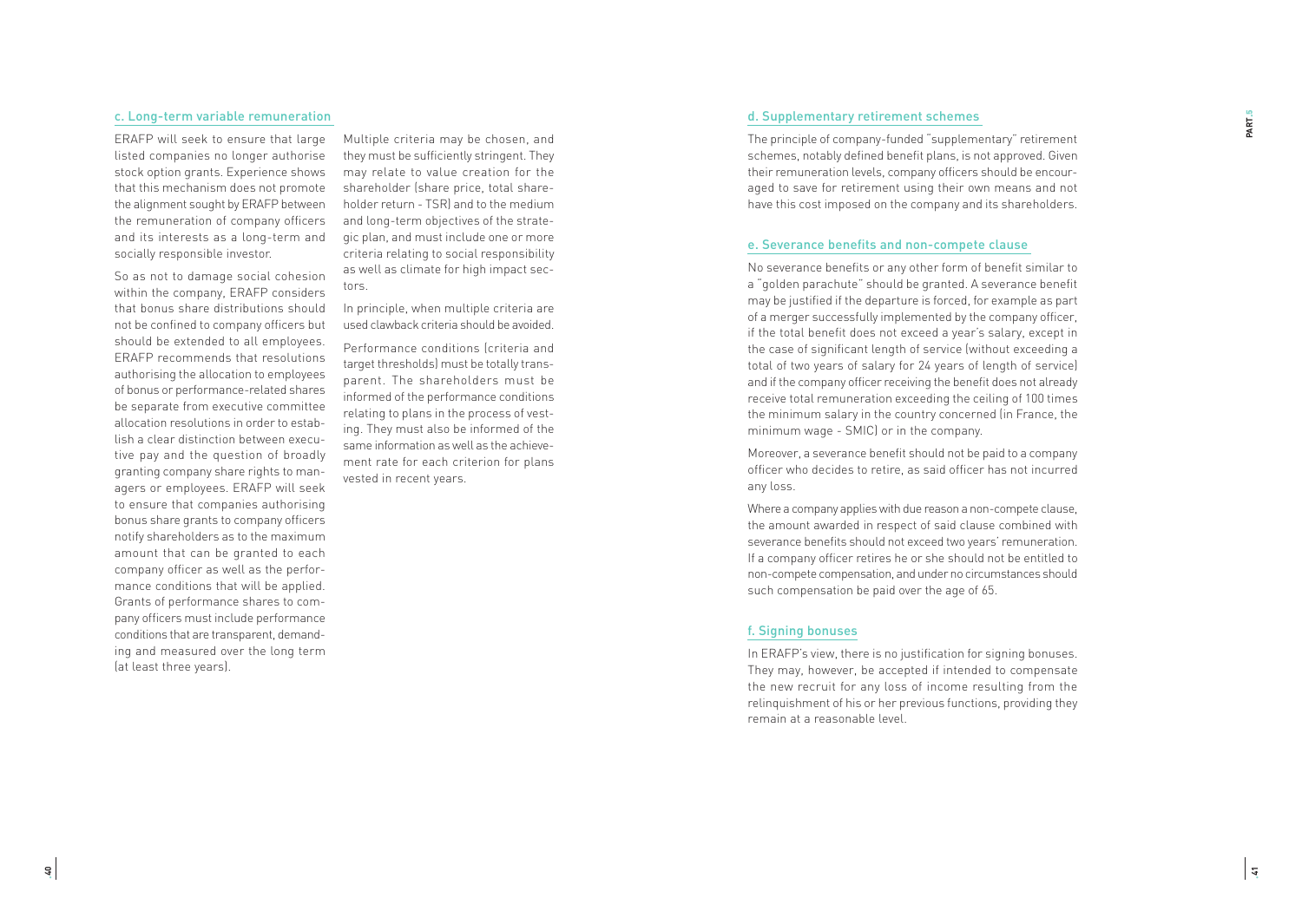### **V. Shareholder rights**

Fair treatment of shareholders: respect for the "one share, one vote" principle

#### **V.1** VOTING RIGHTS

The principle of voting rights proportionality is inseparable from that of shareholder equality as regards risk, information and potential gains on liquidation. Double voting rights often benefit influential shareholders looking to obtain or enhance their controlling interest at a lower cost and at the expense of minority shareholders. In order to respect the principle of equitable

treatment of shareholders to the fullest extent, ERAFP recommends limiting the use of double voting rights as much as possible. As mentioned above, ERAFP believes that other mechanisms make it possible to promote long-term share ownership, notably the use of loyalty dividends or loyalty shares for shareholders who hold their shares over several years.

#### **V.2** UNRESTRICTED ACCESS TO CAPITAL

As a rule, ERAFP does not favour anti-takeover mechanisms or any instrument that protects only company officers and therefore threatens the interests of shareholders and their freedom to choose. In the event of a hostile takeover bid, the convening of a shareholders' meeting should enable shareholders to vote on any protective measures on a case-by-case basis.

The issuance of preferred shares or non-voting shares is also not desirable, since multiple share classes do not contribute to the share transparency and liquidity expected by the public. In addition, the diligent exercise of voting rights is the only way to ensure the creation of direct or indirect counterweights and the implementation of standards for best governance and protection for savers.

#### **V.3** RELOCATION OF REGISTERED OFFICE

Any request to relocate the registered or governance practices and take into office should give rise to a comparative analysis of the rights of shareholders

account the issue of "legal and tax havens".

**•42**

ERAFP will also pay close attention to changes of status by portfolio companies, and in particular to any proposed change of status to that of a European company. European company status may better reflect the European or international nature of the company's activities and brands. However, any proposed change should be analysed as to whether it foreshadows a transfer of the registered office with a view to aggressive tax optimisation.

### **VI. External resolutions, in particular of an environmental or social nature**

Transparency as regards and anticipation and restriction of the environmental and social impact of the company's activity

As a long-term investor, ERAFP believes that having clear information on a company's environmental and social impacts and the policies it implements to limit them makes it easier to assess the risks and opportunities associated with its investment. Consequently, it will support any resolution presented by a shareholder or group of shareholders that seeks to further the consideration of social and environmental impacts, provided that it is sufficiently detailed, justified and in

line with the principles described in its SRI Charter and this document, in particular:

- \_ control of risks linked to climate change and contribution to the energy transition;
- control of environmental impacts;
- \_ responsible lobbying practices;
- \_ non-discrimination and the promotion of equal opportunities.

## **VII. Climate-related resolutions**

A case-by-case analysis must be conducted, in line with the climate roadmap and ERAFP's SRI Charter.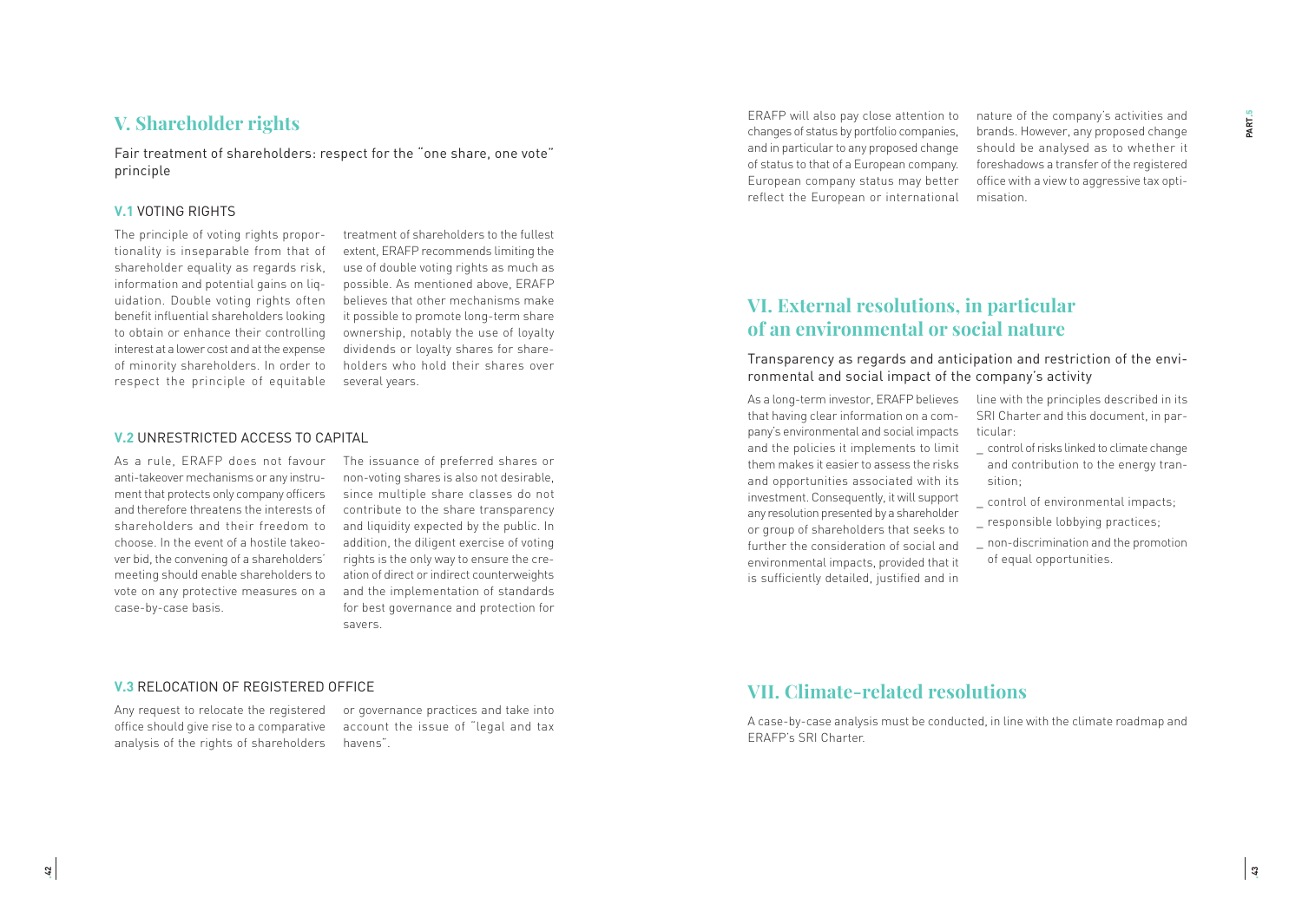## VOTING POLICY: IMPLEMENTATION DOCUMENT

### **I. Approval of financial statements and management**

#### **I.1** APPROVAL OF FINANCIAL STATEMENTS

A vote against the resolution will be recommended if any of the following conditions apply:

- **a)** The preparatory documents for the shareholders' meeting are not avail able online within the legally pre scribed period (at least 21 days prior to the shareholders' meeting).
- **b)** The statutory auditors have added a comment deemed significant as regards the financial statements, management report or internal con trol that would call into question the accuracy of the financial statements.
- **c)** The company is part of the financial sector**<sup>25</sup>** and its financial statements do not include individual financial reporting**<sup>26</sup>** for each country in which the company or its subsidiaries is/ are present. (it is recommended to vote against approval of the consol idated financial statements if said approval takes the form of two reso lutions - one concerning the company financial statements and the other the consolidated financial statements).
- **d)** The company operates in the extrac tive sector and has not published in a separate annual report payments of more than €100,000 made to gov ernments in countries in which they operate, with a breakdown of payments per country and per project.
- **e)** The company has implemented an aggressive tax optimisation policy.
- **f)** The company does not publish suffi ciently detailed and credible extra-fi nancial reporting to enable the satisfactory estimation of its environ mental and social impacts.
- **g)** The company is French and is not in a position to comply with the European Directive of 22 October 2014 on the publication of non-financial informa tion and its implementing decree of 9 August 2017**<sup>27</sup>**.

#### **I.2** DISCHARGE OF DUTIES

A vote against the resolution will be recommended if the dis charge of duties is covered in a special resolution and if the applicable legal framework prevents the initiation of a liabil ity suit against the company officers by the investors who have previously voted in favour of it.

A vote against the resolution will be recommended if the com pany has a history of poor governance practices or has been the subject of controversy that calls into question the respon sible nature of the directors or members of the supervisory board.

#### **I.3** REGULATED AGREEMENTS

A vote against the resolution will be recommended if any of the following conditions apply:

- a) One of the agreements appears to be insufficiently documented to enable shareholders to control its conditions and to satisfy the requirements of article R.225-31 of the French commercial code.**<sup>28</sup>**
- **b)** One of the agreements does not appear to be in line with the interests of all shareholders, appears to have poor or limited strategic justification or does not appear to have been concluded under equitable conditions.
- **c)** One of the agreements corresponds to a related party agree ment (severance or retirement benefit) whose conditions are inconsistent with the principles defined in section 4 of this document.

**<sup>25</sup>\_** i.e., in the financial sector corresponding to the level 1 "40" code in the GICS classification, the two banks and diversified financials "industry groups" whose level 2 codes are 4010 and 4020 – Source http://www. msci.com/resources/pdfs/MK-GICS-DIR-3-02.pdf

**<sup>26</sup>\_** See paragraph I.1 of Voting principles

**<sup>27</sup>\_** https://www.legifrance.gouv.fr/affichTexte.do?cidTexte=JORFTEXT000035401863&dateTexte=&categori eLien=id **28\_** https://www.legifrance.gouv.fr/codes/id/LEGIARTI000030680168/2015-10-16/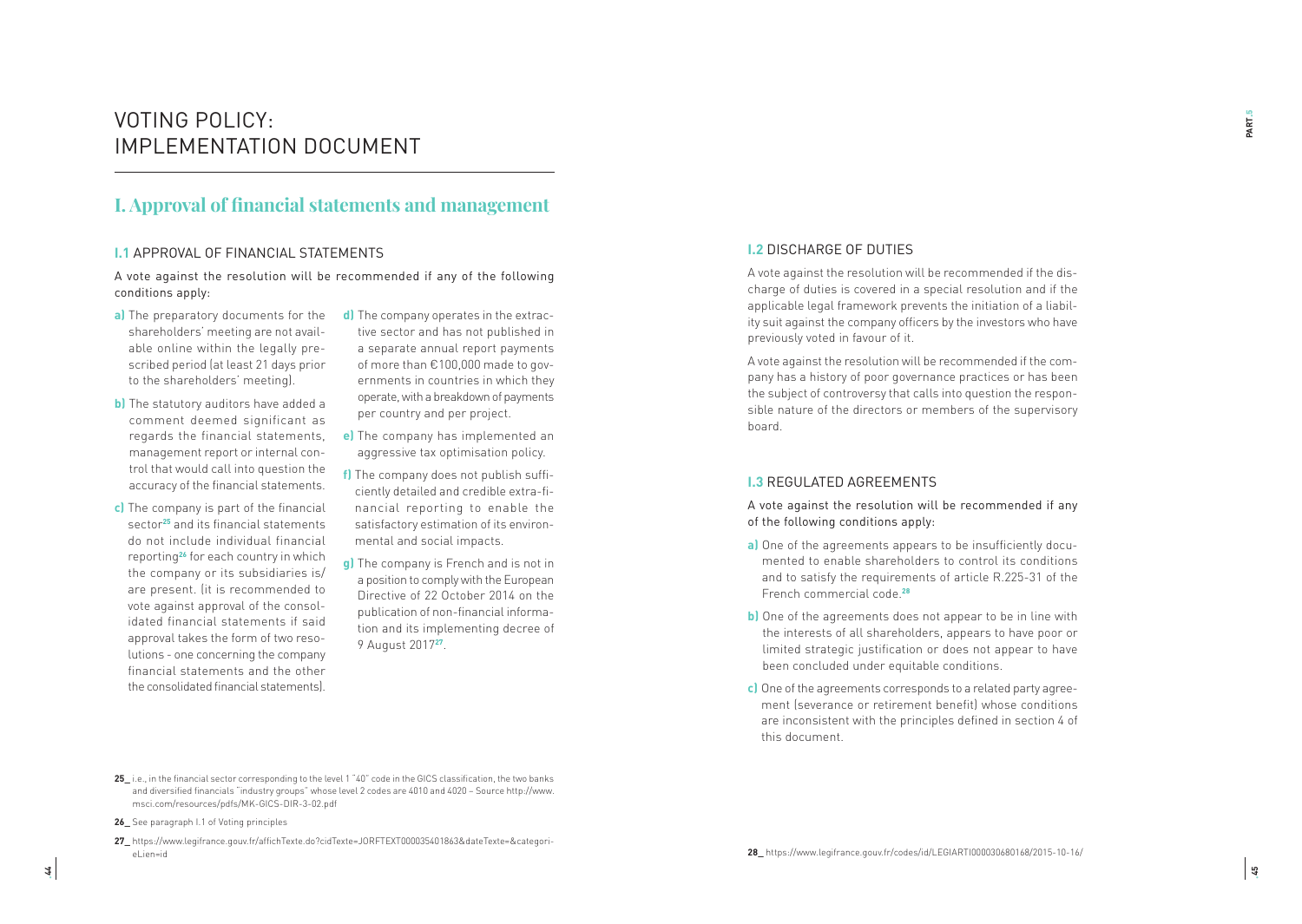#### **I.4** APPOINTMENT AND RENEWAL OF PRINCIPAL AND ALTERNATE STATUTORY AUDITORS

A vote against the resolution will be recommended if any of the following conditions apply:

- **a)** The principal statutory auditor or his firm is presumed to have been a party to clear breaches of shareholder interests or failed to exercise due diligence (for example a special report of the auditors was late, insufficiently detailed or incomplete).
- **b)** The appointee replaces a statutory auditor who would have had to issue reservations or comments on the financial statements, without a relevant justification by the company.
- **c)** The block appointment of two statutory auditors in a single resolution.
- **d)** The principal statutory auditors' fees are not disclosed.
- **e)** The company is French and the auditing firm has certified the company's financial statements for at least 18 years (three terms).
- **f)** The auditing firm has certified the company's financial statements (outside France) for at least 15 years.
- **g)** During the previous year, the fees for consulting or ancillary audit work (due diligence, etc.) totalled more than 50% of the fees received for the certification of the financial statements, without any special justification.
- **h)** On average over the past three years, the fees for consulting or ancillary audit work (due diligence, etc.) totalled more than 25% of the fees received as part of audits to certify the financial statements, without any special iustification.
- **i)** The alternate statutory auditor is affiliated with one of the principal statutory auditors.

## **II. Board of Directors or Supervisory Board**

#### **II.1** APPOINTMENT OF A DIRECTOR OR MEMBER OF THE SUPERVISORY BOARD

A vote against the resolution will be recommended if any of the following conditions apply:

- **a)** The nominee is subject to a potential conflict of interest as defined in the voting principles ("nominee not free of conflicts of interest") when less than half of the board members are not considered free of conflicts of interest (or one-third of the members in the case of controlled companies).
- **b)** The proposed board term period exceeds four years.
- **c)** The resolution applies to several nominees (block election), whereas the election list method is not provided for by law**<sup>29</sup>**.
- **d)** The nominee simultaneously holds more than three board positions in listed companies, large corporations or organisations.
- **e)** The nominee is a company officer in another company and also simultaneously holds more than one board position outside of his group (in another listed company or large corporation or organisation).
- **f)** The nominee is a man and, in the event of his appointment, the proportion of women on the board at the end of the 2022 meeting would be less than 40% or significantly lower than in the previous year.
- **g)** A nominee to the position of lead independent director is not free from conflicts of interest.

#### **II.2** RENEWAL OF TERM FOR A DIRECTOR OR SUPERVISORY BOARD MEMBER

A vote against the resolution will be recommended if any of the following conditions apply:

- II.1 above is not followed.
- **a)** One of the criteria defined in section **b)** The nominee is absent without a satisfactory explanation at 25% or more of the board meetings.

<sup>29</sup> For Italian companies in particular, in order to increase the number of directors on the board that do not represent the majority shareholder, ERAFP may vote in favour of the/one of the list(s) presented by one or more minority shareholders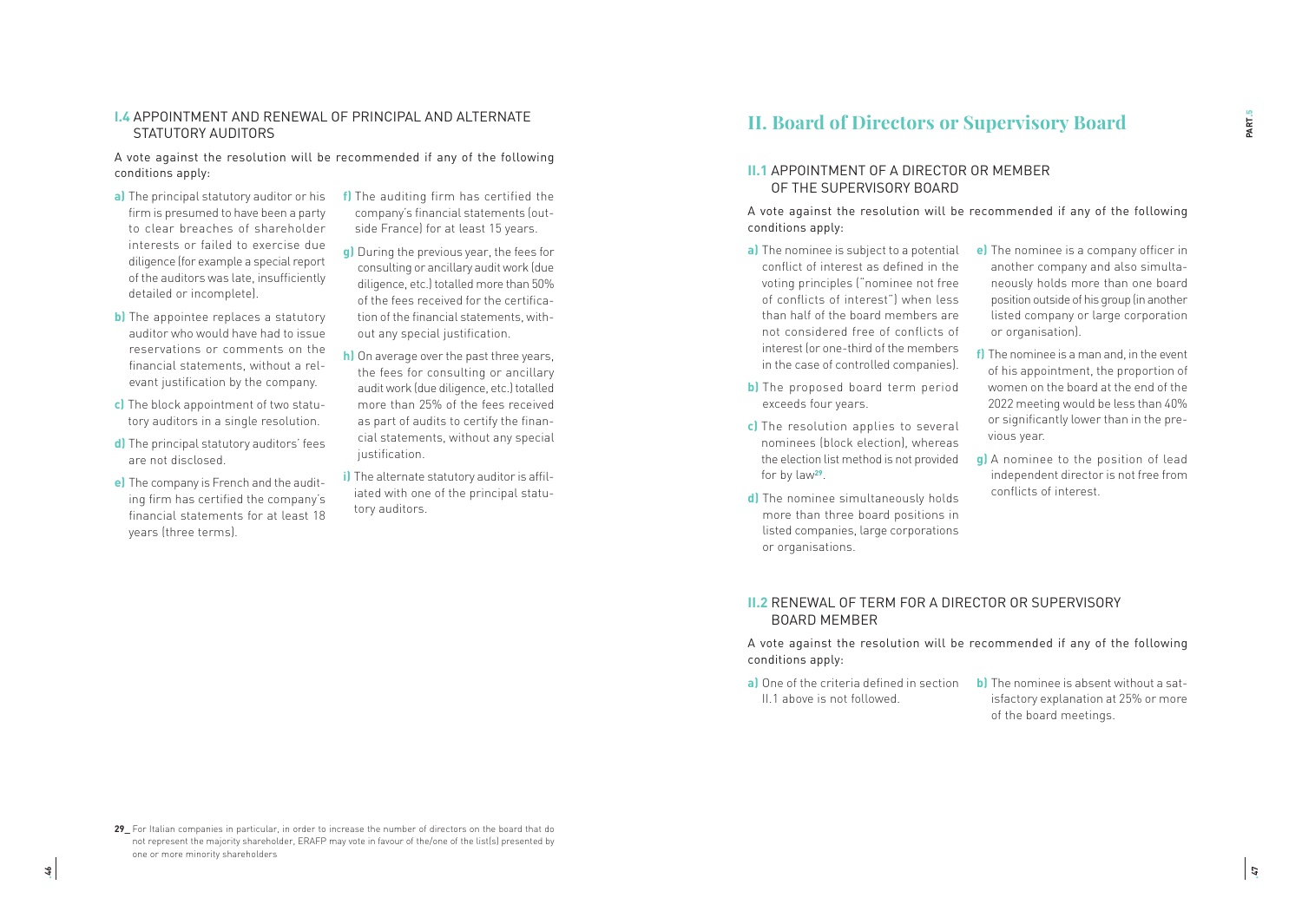#### **II.3** ELECTION OR RE-ELECTION OF A DIRECTOR AND COMPANY OFFICER

A vote against the resolution will be recommended if any of the following conditions apply:

- **a)** One of the criteria defined in sections II.1 or II.2 above is not met.
- **b)** The board has more than two people who are simultaneously directors and company officers and the proportion of directors who are free of potential conflicts of interest is less than 50%.

#### **II.4** ELECTION OR RE-ELECTION OF A DIRECTOR AND CHIEF EXECUTIVE OFFICER

A vote against the resolution will be recommended if any of the following conditions apply:

- **a)** One of the criteria defined in sections II.1 or II.2 above is not met, with the exception of the criterion related to board independence.
- **b)** The nominee simultaneously holds the positions of Chairman of the Board and Chief Executive Officer. A caseby-case analysis will be carried out. If the combination of functions seems justified in the context of the company and a satisfactory level of checks and balances is in place, a favourable vote may be envisaged, exceptionally and temporarily.

The company's context must therefore be taken into account in the analysis. The following, non-exhaustive factors should be taken into account in particular: any past combination of functions (founding CEO, past combination of functions, etc.), the transitional situation in terms of corporate governance (major change in the composition of the shareholder struc ture, management or governing bodies in general), the composition of the share holder structure (several large share holders or diluted shareholders) and its relationship with the CEO or the compa ny's economic situation.

Special attention must be paid to the existence of a succession plan if the Chairman and Chief Executive Officer is elderly.

The required checks and balances include (but are not limited to):

- A Board of Directors composed of a majority of independent directors or, in the case of controlled companies, at least one third.
- The existence of a lead independent director, tasked with a special ongo ing duty to communicate with share holders on corporate governance matters and having the power under the articles of association to require the Chairman to convene a Board of Directors' meeting on a specific agenda.
- The possibility of holding meetings attended by directors other than mem bers of general management, at least once a year.
- The existence of one or more Deputy Chief Executive Officers.

#### **II.5** ELECTION OR RE-ELECTION OF A CHAIRMAN OF THE BOARD NOMINEE

A vote against the resolution will be recommended if any of the following conditions apply:

- II.1 or II.2 above is not met.
- **b)** The nominee simultaneously holds the positions of Chairman of the Board and Chief Executive Officer. A case-by-case analysis will be carried out. If the com bination of functions seems justified in the company's context and a satisfac tory level of checks and balances is in place, a favourable vote may be envis aged, exceptionally and temporarily.

As mentioned in section 4l h above, the context and checks and balances must be analysed.

**c)** The nominee is the former top company officer (Chief Executive Officer, Chairman and Chief Executive Officer or Chairman of the Executive Board), unless the election occurs during the first-time separation of functions of Chairman of the Board and Chief Executive Officer and for a board term period that does not exceed four years. After this tran sition period, the renewal of the board term for the Chairman and former company officer will be rejected.

- **a)** One of the criteria defined in sections **d)** The nominee is the non-executive Chairman of the Board of another listed company.
	- **e)** Climate-related issues have not been adequately taken into account by the company and the company belongs to a high impact sector.
	- In order to assess whether the company has paid sufficient attention to climate-re lated issues, ERAFP will give particular consideration to the following:
	- \_ The company's adoption of sci ence-based approaches, such as the SBTi, in order to validate its carbon emissions reduction targets
	- Change in the company's carbon intensity over the past three financial years
	- \_ Progress made following an individ ual or collective engagement process

#### **II.6** RE-ELECTION OF THE CHAIRMAN OF THE REMUNERATION COMMITTEE

A vote against the appointment will be recommended if the following conditions apply:

- II.1 or II.2 above is not met.
- **a)** One of the criteria defined in sections **b)** The remuneration committee has not responded adequately to a sharehold ers' vote against**<sup>30</sup>** the proposed remu neration of an executive**<sup>31</sup>** .

**30\_** In this case a vote is taken as "against" if there are fewer than 80% votes in favour of the proposal.

**<sup>31</sup>** If the re-appointment of the Chairman of the Remuneration Committee is not on the agenda of the shareholders' meeting, a recommendation to vote against the re-appointment of any members of the Remuneration Committee that are up for re-appointment.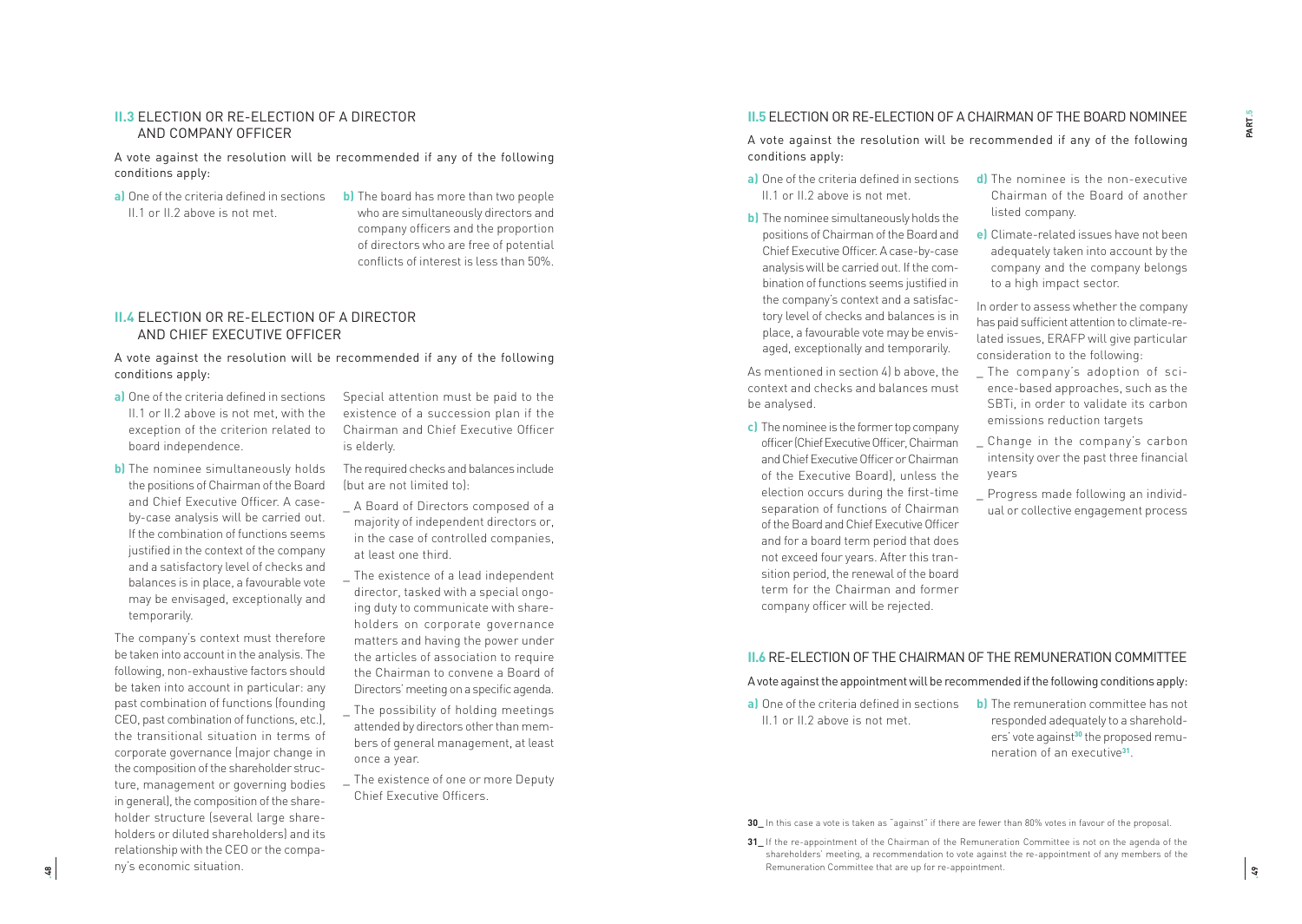#### **II.7** REMUNERATION OF BOARD MEMBERS

A vote against the resolution will be recommended if any of the following conditions apply:

**a)** The proportion of remuneration in the form of board attendance fees indexed to attendance is less than 30% of board members' overall remuneration.

**b)** The average individual remuneration proposed or the overall cost of the over sight by the board, including the remu neration of the non-executive Chairman,

- significantly exceeds (by more than 150%) the amount observed at other compa nies of similar market capitalisation.
- **c)** The remuneration budget includes a significant increase (more than 5% per year) without due justification.

#### **II.8** REMUNERATION OF THE NON-EXECUTIVE CHAIRMAN

ERAFP recommends a vote against the resolution if the following condition applies:

**a)** The remuneration significantly exceeds, without appropriate justification such as specific prerogatives, that of the chairmen of rival companies of equivalent size.

## **III. Profit distribution, management of shareholders' equity and equity transactions**

#### **III.1** PROFIT DISTRIBUTION

A vote against the resolution will be recommended if any of the following conditions apply:

**a)** The dividend distribution rate is abnor mally high compared with the business sector's and has increased constantly for at least three years whereas the employees' remuneration at constant scope over the same period has decreased.**<sup>32</sup>**

The shareholders' remuneration is measured using the dividend per share.

Employees' remuneration should be taken as total personnel costs stand ardised for the number of employees in the group.

- **32\_** In practice, data is analysed over periods of three, four and five years in order to limit any impact of atypical data on one of the reference years.
- **33\_** For a large listed company, any restructuring affecting at least 2,000 or 5% of its employees can be considered significant.
- **b)** The dividend distribution rate is abnor mally high compared with the business sector's whereas over the foregoing financial year the company has announced or carried out quantitatively**<sup>33</sup>** or qualitatively significant restructurings leading to job cuts or site closures.
- **c)** The dividend distribution rate is abnor mally high in comparison to other companies in the sector and is not justified by a catch-up objective with respect to previous financial years.
- **d)** There are question marks over the company's investment capacity.
- **e)** The company has an abnormally high level of structural debt in relation to other companies in the sector.

Moreover, in the case of a company distributing a dividend in respect of a year in which a loss was recorded at consolidated level, a case by case anal ysis will be performed taking into account

the company's environment and the business sector. Depending on the con clusions of the analysis, a vote against the resolution may be envisaged.

In 2022, ERAFP will pay particular atten tion to the company's economic and social context.

It will notably take into account:

- state aid that the company has received over the past year or is still receiving;
- the company's financial and payroll situation with regard to the health crisis and the factoring of this situa tion into its dividend/share repurchas ing policy;
- in the event of payment of "excessive" dividends, the company's justification for keeping a high dividend level;
- \_ in the event of non-payment of a div idend, the company's justification for not distributing profits.

#### **III.2** TREASURY SHARE REPURCHASE TRANSACTIONS

A vote against the resolution will be recommended if any of the following conditions applies:

- **a)** The resolution authorises a priori a share repurchase transaction during the public offering period (except in the case of resolutions strictly limiting transactions during offering periods to those intended to satisfy commit ments to deliver shares or related to strategic transactions in progress and announced prior to the initiation of the aforementioned public offering).
- **b)** The company's investment capacity is under question or the company has an abnormally high level for structural debt compared with other companies in the sector.

ត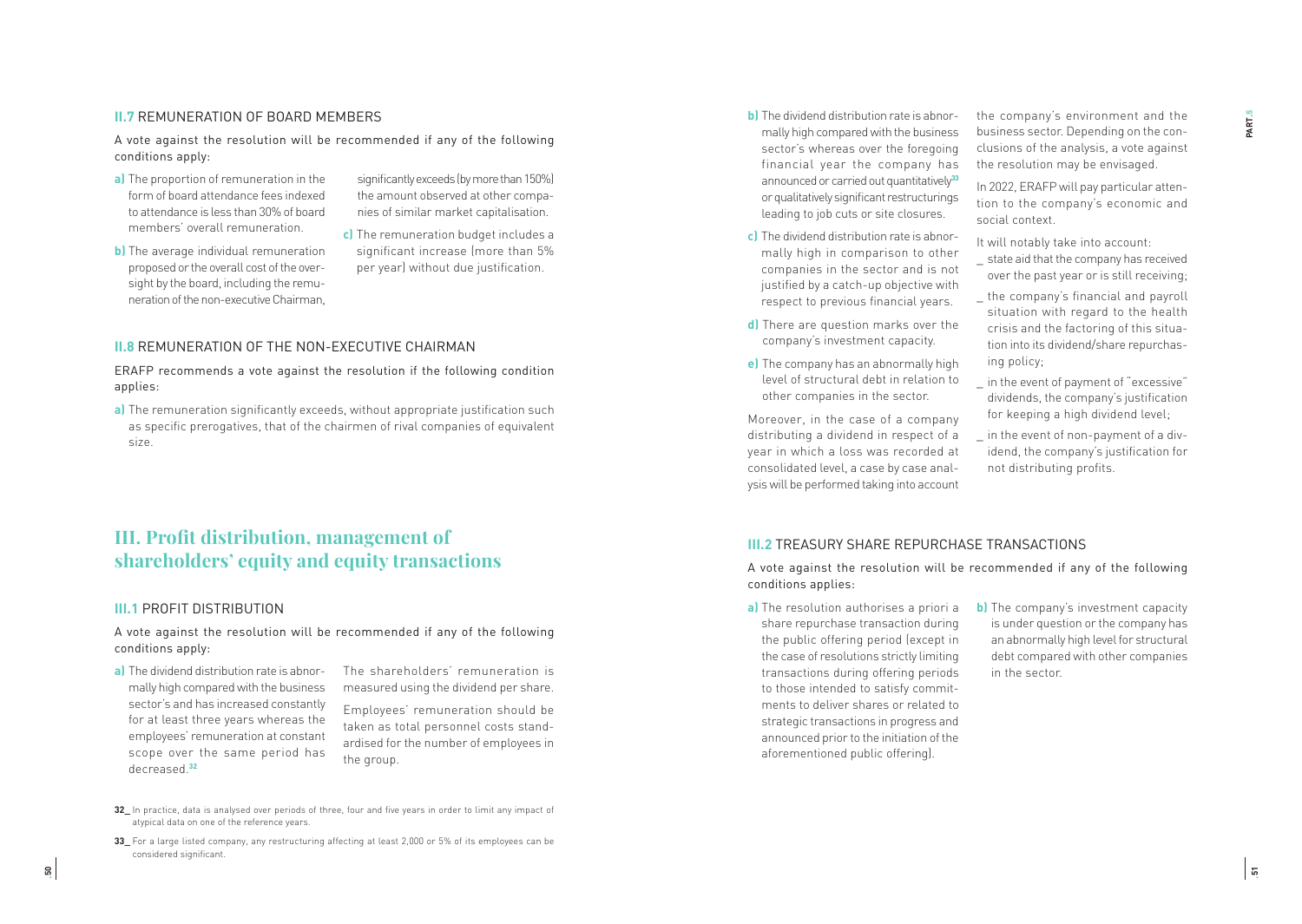#### **III.3** CAPITAL REDUCTION

A vote against the resolution will be recommended if the following condition applies:

**a)** The company's investment capacity is under question or the company has an abnormally high level of structural debt compared with other companies in the sector.

#### **III.4** CAPITAL INCREASE AUTHORISATIONS

A vote against the authorisation will be recommended if any of the following conditions apply:

**a)** The request, proposed with the main tenance of preferential subscription rights, exceeds 50% of the equity and is not justified by a specific project.

**b)** The request, proposed with the can -

- equity and is not justified by a specific project.
- **d)** The request corresponds to a green shoe option**<sup>34</sup>** with cancellation of preferential subscription rights.
- cellation of preferential subscription rights but with a guaranteed priority period, exceeds 20% of the equity and is not justified by a specific project. **c)** The request, proposed with the can cellation of preferential subscription rights and with a nonguaranteed priority period, exceeds 10% of the **e)** In principle, the resolution authorises a capital increase during a public offer ing (except in the event of a capital increase by incorporation of reserves, which cannot be considered as a gen uine anti-takeover measure, or if it is shown to protect the interests of the company and its employees).

#### **III.5** SPECIAL STRATEGIC TRANSACTIONS (RESERVED SHARE ISSUES, CONTRIBUTIONS, MERGERS, OFFERINGS, SPLITS, ASSET **DISPOSALSI**

#### The multi-criteria approach will be based on:

- **a)** The long-term strategic interest of the transaction.
- **c)** A positive impact on governance, shareholder democracy, shareholder rights, stakeholders or the free float.
- **b)** Balanced financial terms (value of assets and liabilities created or trans ferred maintained relative to market conditions).
- **d)** Positive environmental and social impacts.

## **IV. Executive remuneration**

Depending on the regulations and market code recommendations in force and the practices specific to each country, the shareholders' general meeting is required to vote separately on certain components of executive remuneration, or more generally on a report describing the company's executive pay policy.

The recommendations below are there fore applicable to resolutions that deal directly with the question in hand or to ones that, more generally, present the executive pay policy in place.

ERAFP will vote systematically against resolutions concerning the overall exec utive pay policy in the following cases: 1, 2, 3, 4, 5.

#### **IV.1** TRANSPARENCY OF THE REMUNERATION POLICY AND THE QUALITY OF INFORMATION

ERAFP will recommend voting against the resolution if the information disclosed in the remuneration policy is not sufficiently transparent with regard to local standards and recommendations for good practice.

#### **IV.2** AMOUNT OF REMUNERATION

ERAFP will recommend voting against the resolution if both of the conditions below are met or, if only one of the references is available, if the other condition is met:

- **a)** The amount of total annual remuner ation (salary, annual and multi-year variable remuneration, benefits, options, bonus shares and top-up pension plan contributions) is 100 times more than the minimum wage in force in the company's country of incorporation.
- **b)** The total annual remuneration (salary, benefits, options, bonus shares and top-up pension plan contributions) is 50 times more than the company's median salary.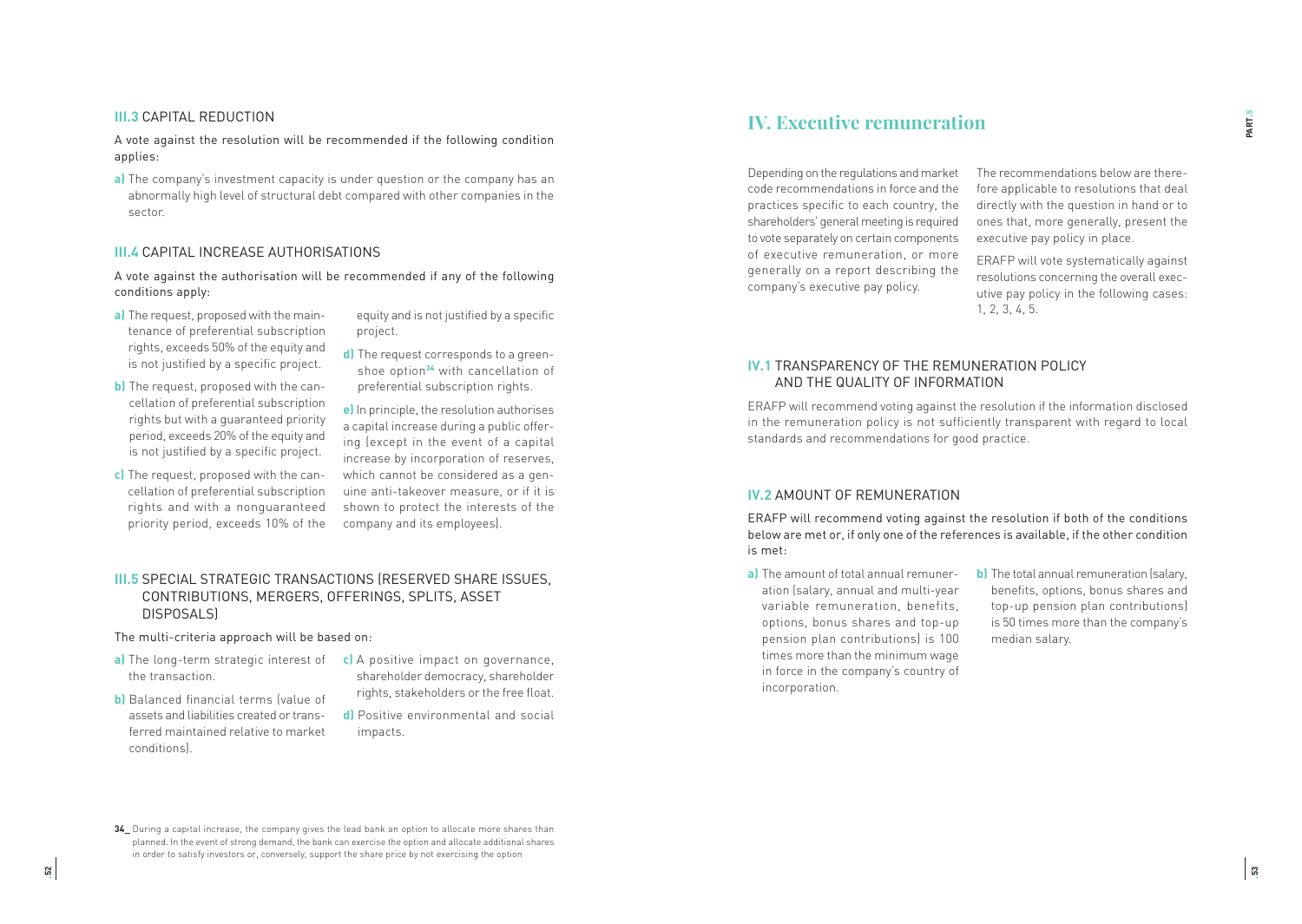#### **IV.3** SHORT-TERM VARIABLE COMPONENT (BONUS)

ERAFP recommends a vote against the resolution if any of the following conditions are met:

- **a)** The company does not provide sufficiently detailed and clear information about its performance criteria, their weightings, the allocation scales and thresholds and the level of target-achievement by the manager in question.
- **b)** The performance criteria do not include extra-financial criteria.
- **c)** The performance criteria do not include climate-related criteria and the company belongs to a high impact sector.
- **d)** The variable short-term component is higher than the long-term variable component.
- **e)** The variable short-term component is or could be more than 100%**<sup>35</sup>** of the fixed salary if the targets are met.
- **f)** The total variable remuneration is or could be more than 300% of the fixed remuneration.
- **g)** The weight of qualitative criteria used in determining the amount of short-term variable remuneration exceeds 25%.

#### **IV.4** VARIABLE LONG-TERM REMUNERATION - ALLOCATION OF OPTIONS THAT INCLUDES COMPANY OFFICERS

A vote against the resolution will be recommended for any allocation of options, regardless of whether it includes company officers.

#### **IV.5** LONG-TERM VARIABLE REMUNERATION - BONUS OR PERFORMANCE SHARES THAT INCLUDE COMPANY OFFICERS AND DIRECTORS

A vote against the resolution will be recommended if any of the following conditions apply:

- **a)** The resolution or report of the Board of Directors to the shareholders' meeting does not guarantee that the issue will be subject to mandatory performance conditions.
- **b)** The performance criteria are not factual, verifiable, or quantifiable or are not deemed adequate (link with performance).
- **c)** The performance criteria include too many qualitative criteria that cannot be verified independently by the shareholder**<sup>36</sup>**.
- **d)** The performance criteria practiced by the company promote a short-term approach by using a measurement period of less than three years.
- **e)** The company does not provide sufficient and clear information relating to the performance criteria, their weighting, the scales and allocation ceilings and the level of achievement of targets by the executive.
- **f)** The perfomance criteria do not include extra-financial criteria.
- **g)** the performance criteria donot include climate-related criteria and the company belongs to high impact sector.
- **h)** The request(s) for bonus or performance share grants exceed(s) 0.50% of the equity.
- **i)** The potential dilution indicated by the total number of outstanding options or rights to performance or bonus shares exceeds 10% of the equity.
- **i)** The maximum percentage that may be granted to the company officer is not disclosed.
- **k)** More than 0.03% of the equity could be granted on average to the company officer of a CAC 40 company (except in the case where particularly demanding performance conditions are taken into account).
- **l)** The total variable remuneration exceeds 300% of fixed remuneration.
- **m)** There is no bonus share plan in place for the company's employees.

**<sup>36</sup>\_** The weight of the qualitative criteria used to determine the variable portion over the long term exceeds 25%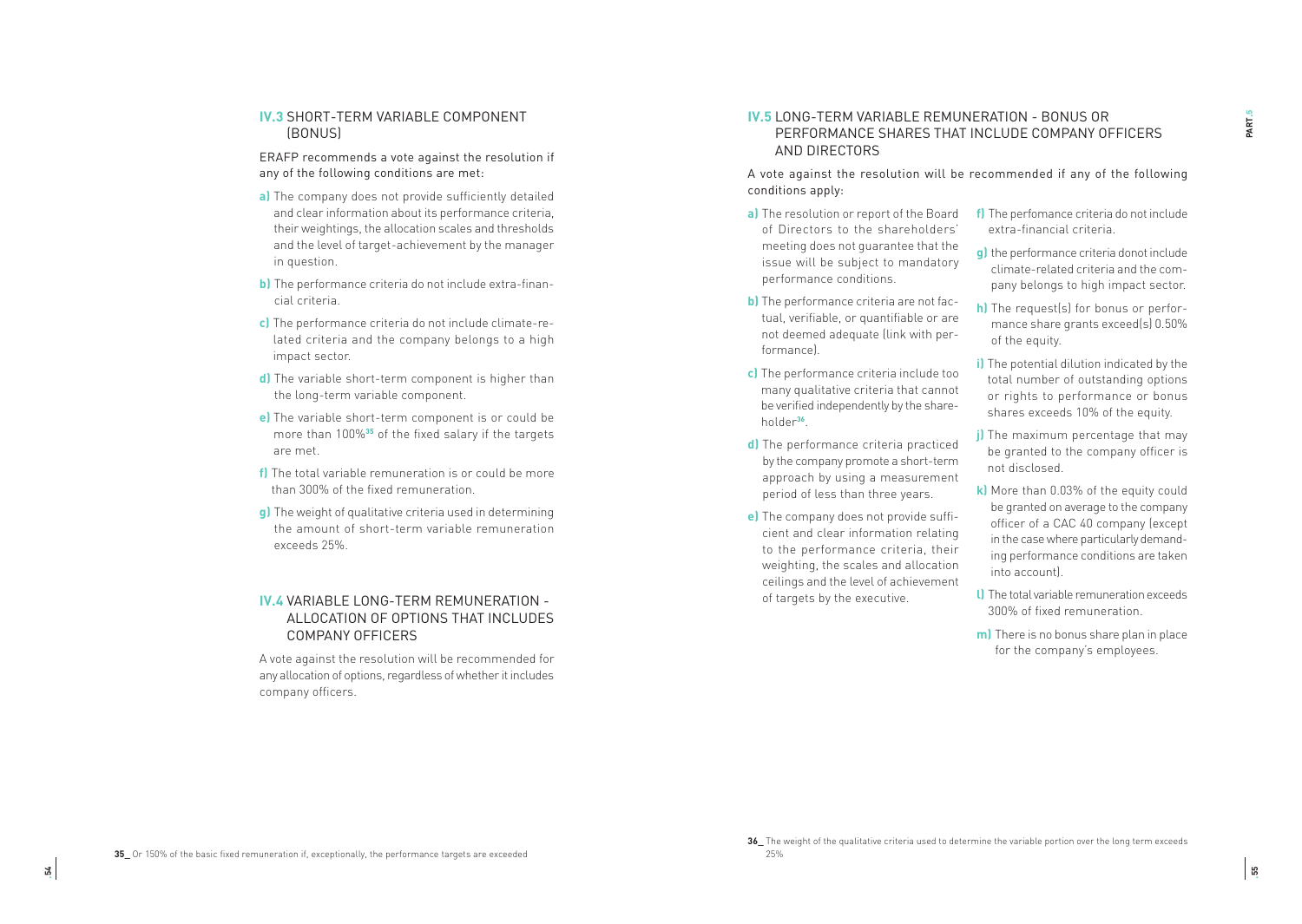#### **IV.6 SUPPLEMENTARY RETIREMENT SCHEMES**

A vote against the resolution will be recommended, except in the case of defined contribution schemes where the contributions are evenly balanced between the beneficiary and the company.

#### **IV.7** SEVERANCE BENEFITS

A vote against the resolution will be recommended if any of the following conditions apply:

- **a)** The benefit, barring a non-compete clause, can be paid for a reason other than a forced departure and related to a change in control.
- **b)** The total remuneration of the inter ested party (salary, benefits, options and performance shares, annual pension scheme contribution) exceeds the ceiling of the maximum socially acceptable remuneration of 100 times the minimum salary in the country concerned (in France, the minimum wage - SMIC) or 50 times the median remuneration in the company.
- **c)** The benefit may exceed the amount of one year's salary, to which is added one month's salary per year of service over and above 12 years with the com pany.
- **d)** The benefit combined with non-com pete compensation may exceed an amount of 24 months' salary.
- **e)** The performance conditions attached to the right to receive a severance benefit are not sufficiently demanding.
- **f)** The benefit is a retirement benefit.

#### **IV.8** SIGNING BONUS

ERAFP recommends a vote against the resolution if either of the following conditions is met:

- **a)** The signing bonus does not correspond to an indemnity intended to compen sate the new recruit for remuneration he or she has foregone by leaving his or her previous position.
- **b)** The signing bonus exceeds the equivalent of 6 months of the new recruit's salary in his or her previous position.

#### **IV.9** GRANT OF BONUS SHARES SOLELY TO EMPLOYEES (COMPANY OFFICERS AND DIRECTORS EXCLUDED)

A vote against the resolution will be recommended if either of the following conditions applies:

- **a)** The request(s) for bonus/performance shares exceed(s) 0.50% of the equity.
- **b)** The potential dilution indicated by the total number of outstanding options and rights to performance and bonus shares exceeds 10% of the equity.

#### **IV.10** CAPITAL INCREASES RESERVED FOR EMPLOYEES

A vote against the resolution will be recommended if any of the following conditions apply:

- **a)** The authorisation involves more than 7% of the equity.
- 10% of the equity and the resolution authorises a discount.
- **b)** The relative share of the employee equity ownership (outstandings exclud ing management ownership and new proposed authorisations) may exceed
- **c)** The relative share of employee equity ownership, including a proposed new authorisation, may exceed 15% of the equity.

## **V. Shareholder rights**

Amendment to the articles of association: a vote against the resolution will be recommended if any of the following conditions apply:

- **a)** Maintenance or establishment of reserved or protected positions on the Board of Directors.
- **b)** Elimination or reduction of requirement that board members hold a minimum investment in shares.
- **c)** Change in the age limit and absence of a sufficiently rigorous framework for the succession planning process.
- **d)** Introduction of double voting rights, for example in the case where it might lead to significant distortion in the principle of equitable rights among shareholders.
- **e)** Introduction of a limitation on voting rights.
- **f)** Creation of preferred shares that do not follow the principle of proportion ality between equity investment and control of voting rights ("one share, one vote" principle).
- **g)** Relocation of the registered office or transfer to another listed market or change of status to a European company if it curtails the rights of shareholders or induces a risk in connection with the company's governance or a risk of non-compliance with ERAFP's SRI guide lines, notably as regards financial trans parency and the fight against tax havens.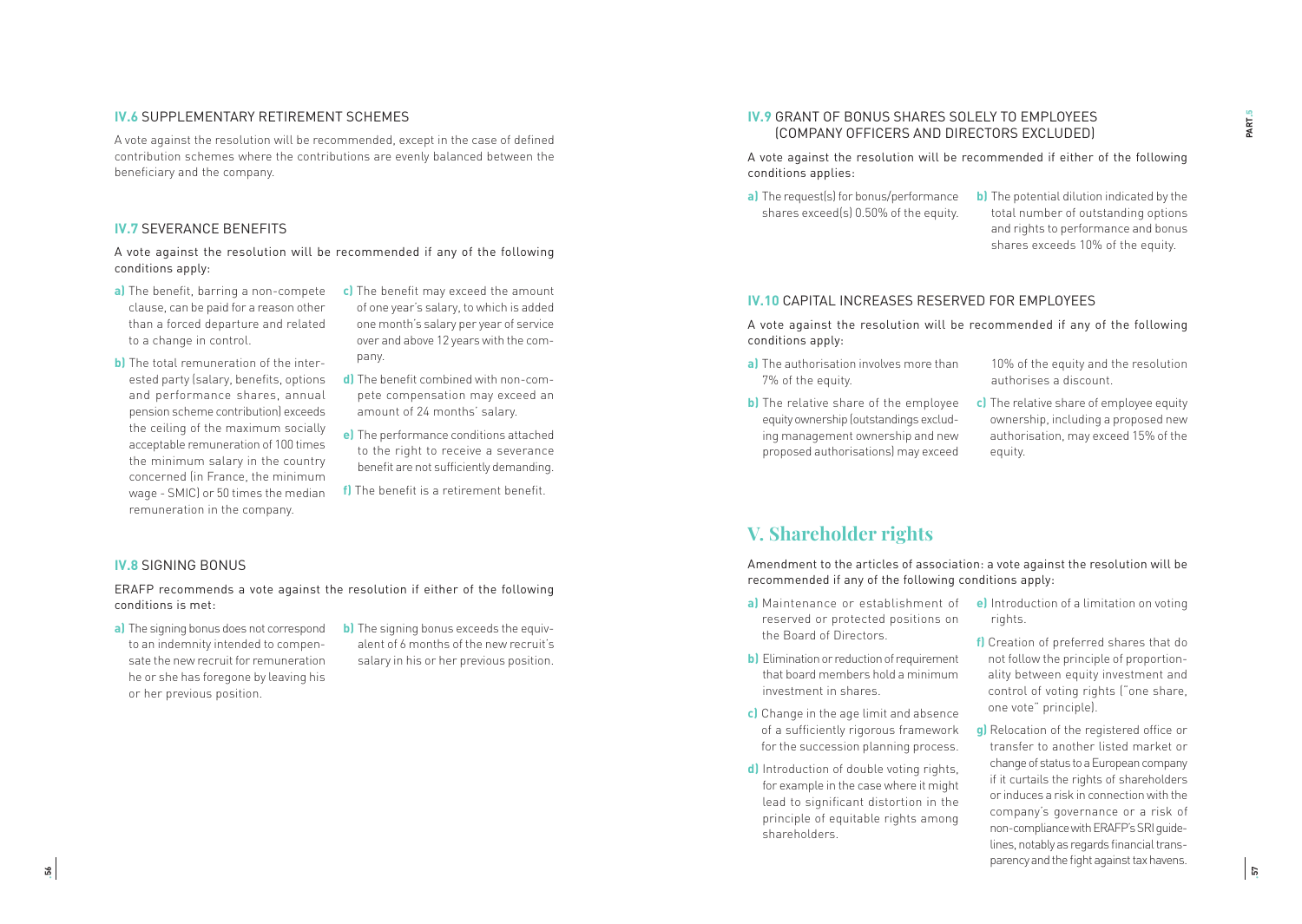## **VI. External resolutions, in particular of an environmental or social nature**

ERAFP recommends a vote against the resolution if either of the following conditions is met:

- **a)** The resolution is not in line with the principles described in ERAFP's SRI Charter or its guidelines for shareholder engagement.
- **b)** The information available is not sufficient to assess the resolution's relevance or its consistency with the principles described in ERAFP's SRI Charter or its guidelines for shareholder engagement.

## **VII. Climate-related resolutions**

A case-by-case analysis must be conducted, in line with the climate roadmap and ERAFP's SRI Charter.

ERAFP recommends a vote against the resolution if all of the following conditions are not fulfilled:

- \_ A goal to achieve carbon neutrality by 2050, covering all the relevant emissions scopes;
- \_ A 1.5°C-aligned medium-term target for scope 1 and 2 emissions, as well as scope 3 emissions if available and relevant;
- \_ A quantified carbon reduction strategy.